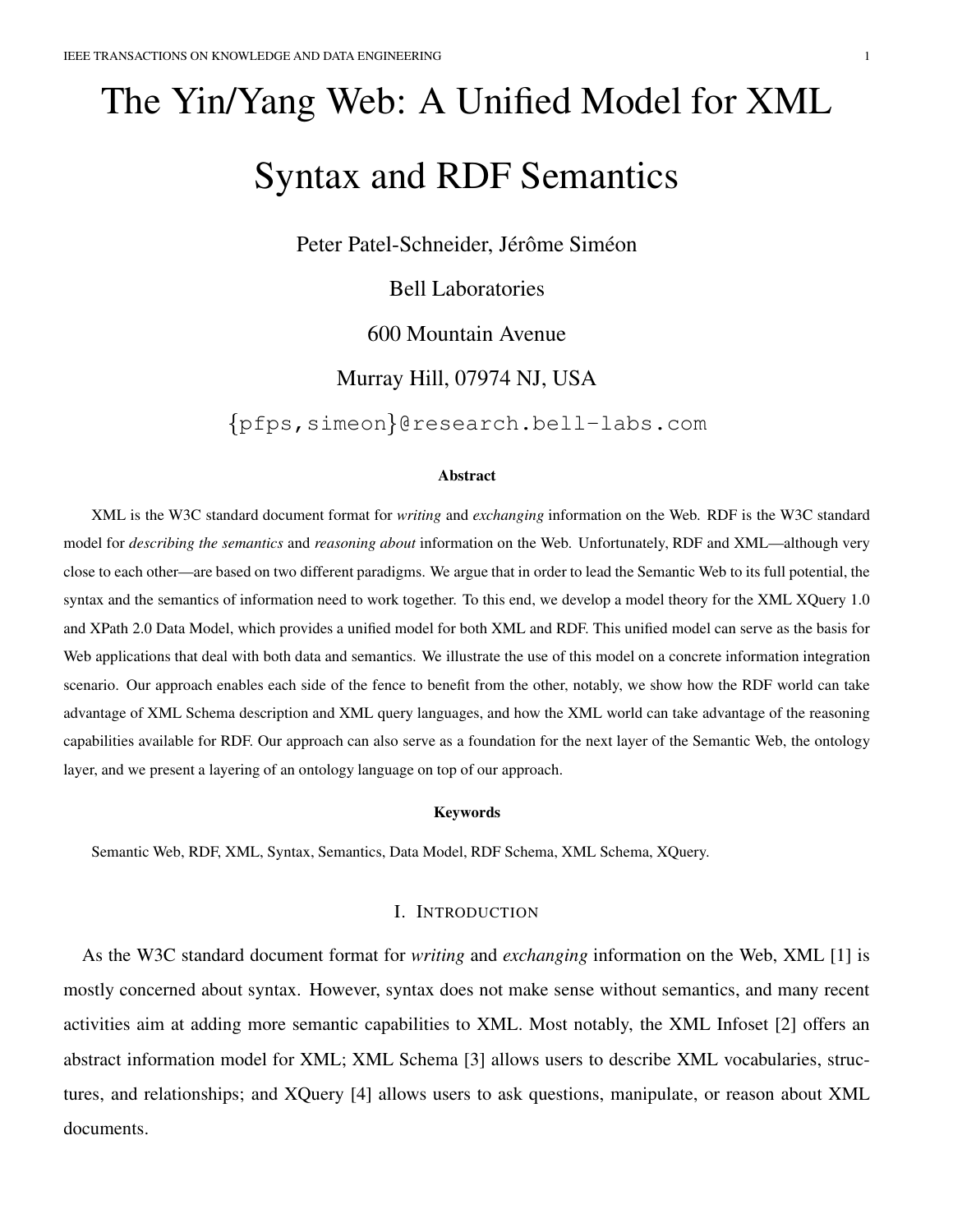As the W3C standard model for *describing the semantics* and *reasoning about* information on the Web, RDF [5] is mostly concerned about semantics. However, semantics is not very useful in a computer system without a syntax, and many recent activities aim at providing a syntactic grounding for RDF. Most notably, RDF uses an XML serialization; and several query languages for RDF [6], [7] have already been proposed as well.

Many XML application scenarios require the use of semantic tools. For instance, data integration relies on the ability to build a common ontology between multiple sources [8], [9], [10]. Development of a domain's XML dialect (e.g., ebXML or VoiceXML [11]) is greatly simplified by the use of modeling methodologies based on rich semantic descriptions [12], [13]. Many RDF application scenarios require the access to existing information sources that are providing XML interfaces. For instance, semantic descriptions for Web services cannot be made without taking into account the format in which messages will be exchanged between these services.

Indeed, the coming Semantic Web is usually envisioned as a layer cake, like the one shown on Figure 1, in which the semantic layer is not independent from, but *is relying on* the syntactic layer. Unfortunately, XML and RDF, which are respectively supposed to form the ground for the syntactic (or data), and semantics (or meaning) layer of the Web, are currently based on different models, and are developed within separate activities. As a result, very few tools can actually be used jointly between XML and RDF.

We argue that syntax and semantics are the Yin and the Yang of the Web, and should be complementary to each other rather than independent—or worse, incompatible—from one another. Users facing the above applications need to deal with syntax and semantics in a unified way. We argue that rather than two Webs: one Syntactic Web and one Semantic Web, these users need one Web that encompasses both syntax and semantics: the Yin/Yang Web.

In this paper, we propose an architecture for a unified Web based on a common model theory for XML and RDF. Although RDF and XML have been two distinct activities, we will see that there is enough commonality between them to design, and implement, such a common model. There are several difficulties in the way though, due to the fact that RDF and XML viewpoints are not fully compatible. Notably, XML is ordered while RDF is not, XML uses a tree model while RDF uses a graph model, RDF distinguishes between classes (e.g., a company) and properties (e.g., the name of a company) while XML does not (e.g., company and names would both be elements). Our main contribution is a model theory that encompasses XML and RDF model properties in order to be able to represent, and reason about, both uniformly. We call this model the Yin/Yang model.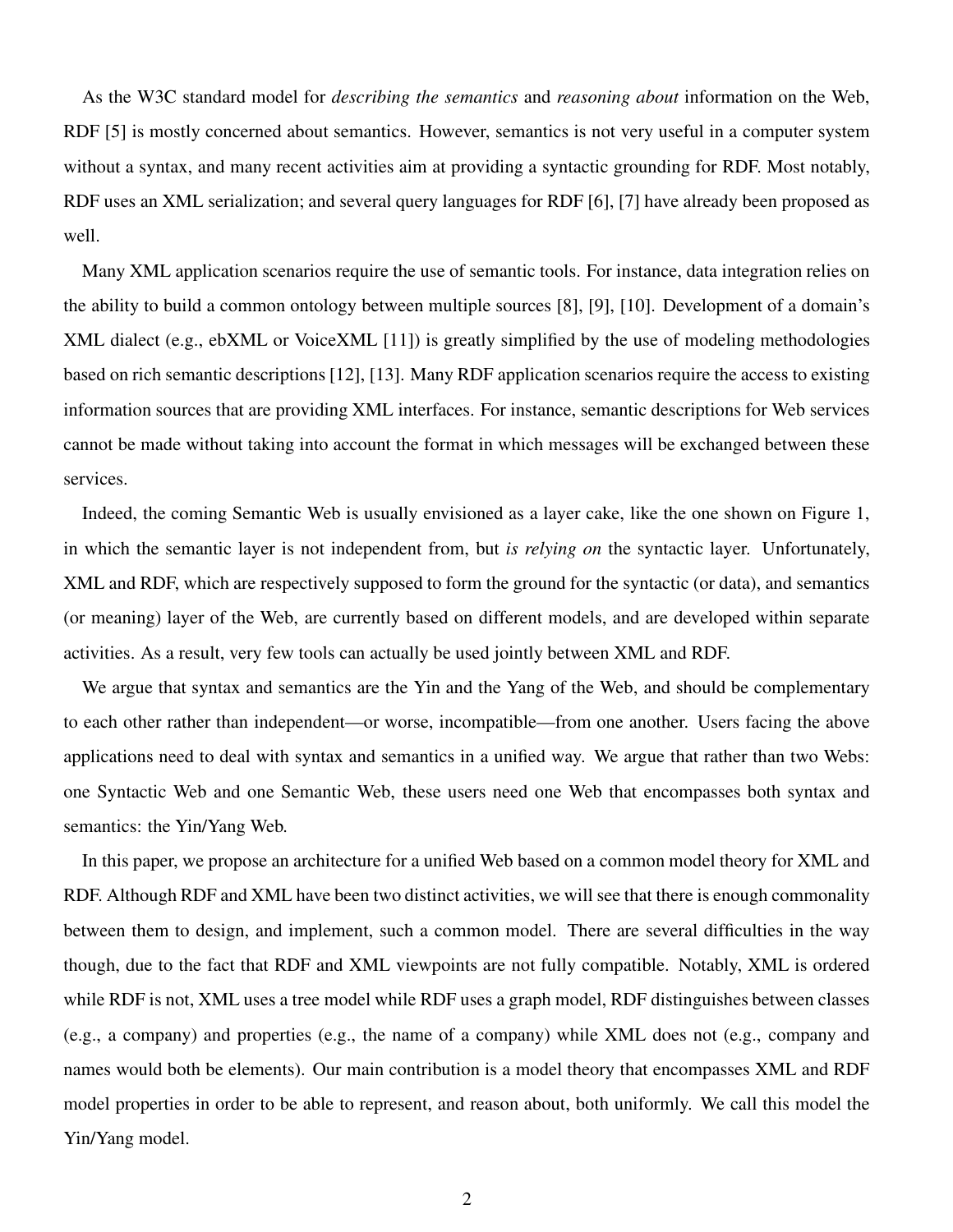

Fig. 1. The Semantic Web Layer Cake (figure courtesy of Tim Berners-Lee)

As soon as a common model exists, many more interesting but difficult questions arise. In particular, how XML Schema and RDFS interact, how one can query both XML and RDF, etc. A complete solution would indeed address these, but is still beyond the scope of this paper. We will show, however, how the Yin/Yang model enables some new exciting possibilities with respect to schema, typing and querying.

More precisely, we make the following technical contributions:

- We develop an integrated model for XML and RDF based on a model theory for the XQuery 1.0 and XPath 2.0 Data Model [14].

- We explain the relationship between our model theory and previous RDF/S model theories. Most of the existing semantics is captured, and we point out and explain the few existing discrepancies.
- We show how one can perform semantic reasoning in our integrated model theory. Note that the semantics of RDFS only supports limited reasoning capabilities.

- We show several new possibilities offered through our integrated model theory. Notably, we give some ideas as to how to capture some aspects of the XML Schema in the model theory for reasoning purposes. We also show how one can apply XQuery on a mix of RDF and XML descriptions, and we explain how XML querying can benefit from an RDF reasoner.

- We describe an implementation of our model theory on top of the XQuery data model. Because this uses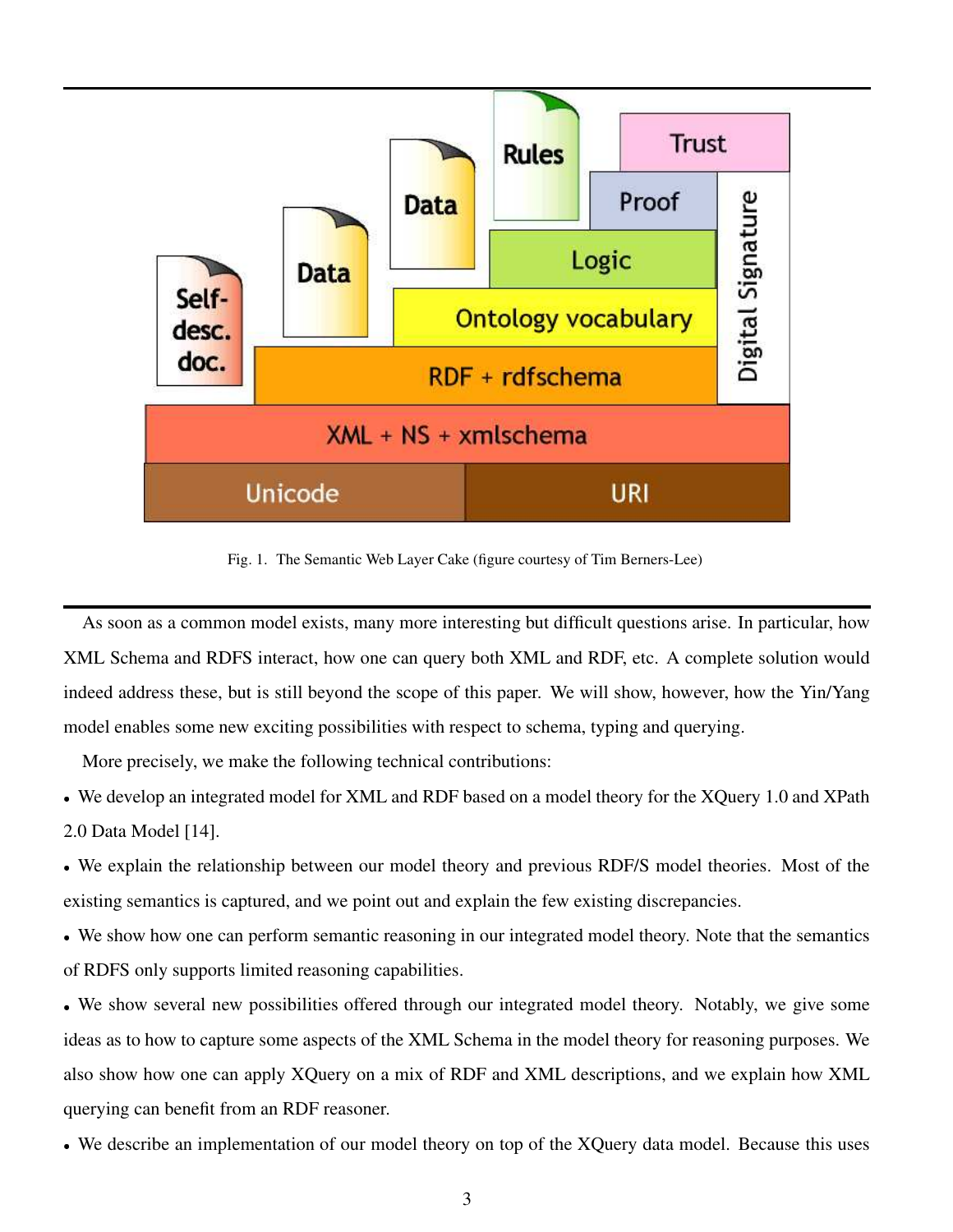the XQuery data model, building a Yin/Yang implementation with a reasoner can be done in a much simpler fashion than previous RDF implementation approaches.

- Finally, we show how the next layer of the Semantic Web, the ontology layer, can be layered on our foundation by giving a model-theoretic semantics for this layer using our notion of model theory.

# *A. Ins and Outs*

The Yin/Yang model provides access to both data structures, through the XQuery data model, and their corresponding semantics, through the model theory.

On the syntactic side, applications have full access to the XQuery data model, hence there is no loss of information for data-oriented applications. Applications can even take advantage of *some* of the semantic-based features of the model by treating XQuery data model constructs in accordance with the meaning provided by the model theory. Syntactic processing is done entirely within the XML framework, as a result, the RDF parsetype extension is not handled. Also, the RDF shorthand that is inconsistent with XML is treated in the XML fashion, not in RDF fashion.

On the semantic side, our model theory integrates the two different world-views of XML and RDF with minimal loss of information. Our model theory allows for both the ordered view of documents from XML and the unordered view of information from RDF. It does not require the RDF distinction between classes and properties, allowing arbitrary XML, but the distinction between classes and properties, if present, can be recovered from the model theory. It includes a complete treatment of RDF typing, where type links are treated the same as other links, even when there is no distinction between classes and properties and incorporates XML names into RDF types. It allows for the identification of nodes, turning the tree view of XML into the graph model of RDF.

Our model theory does, however, eliminate as irrelevant XML comments and process instructions as well as the lexical form of typed text nodes, and does not distinguish between XML elements and attributes. Further, it does not handle most of the XML Schema structural information, at least for now.

#### *B. Related work*

This discussion about the relationship between syntax and semantics is not new. Several attempts have been made to provide a unified view of XML and RDF. Tim Berners-Lee [16] was one of the first to point out the reasons for the differences between XML and RDF. Also we acknowledge the fact that RDF and XML serve different purposes, we believe this difference must not prevent syntactic and semantic interoperability, which is an important user need. Sergey Melnik [17] created a version of RDF that can handle arbitrary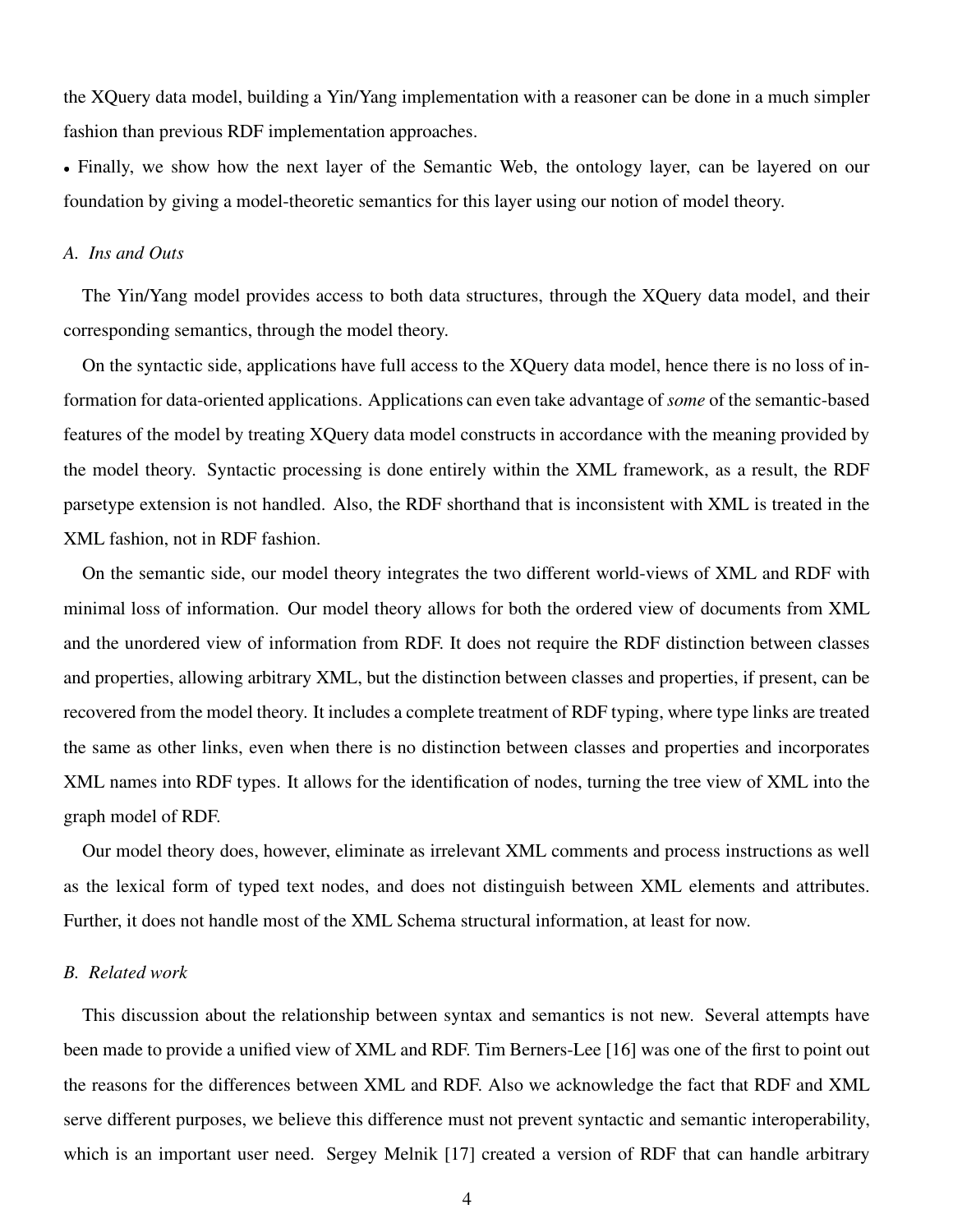XML, but uses information on how to handle the parts of XML constructs that do not fit well into the RDF model. Harold Boley [18] has a data model that can be used for both XML and RDF. However, his approach requires changes to XML to unify it with RDF. He also stops at the data model and does not proceed to a model theory. Fundulaki et al [20] acknowledge the need for integrating syntax and semantics, but require the development of user-defined rules in order to cope with the discrepancy between XML and RDF. Robie et al [21] also address the need for applications to query semantics, but map the syntax into the semantics, hence requiring the need to hard-code some of the semantic aspects in functions. To the best of our knowledge, our approach is the first one that allows XML data access and RDF semantic reasoning in a common framework.

# II. USING SYNTAX AND SEMANTICS ON THE WEB

We start by giving an application scenario that illustrates the need for tight integration between syntax and semantics on the Web. In this scenario, a computer retailer wants to build its store's information system from multiple hardware and software vendors' catalogs (e.g., Sony, IBM), and a product's review database maintained by a third party (e.g., http://www.epinions.com/).

Information integration is an important application of XML. Recently, a number of companies [22], [23] and research projects [24], [25], [26], [27], [28] have been working on building XML-based data integration systems. These systems rely on the ability to represent any kind of legacy information in XML, and on XML high-level languages, such as XQuery [4], to merge their information under a common schema. Figure 2 shows the architecture of a typical data integration system, where *wrappers* are used to map legacy information into XML, and a *mediator* is used to perform the integration. We refer the reader to the related work on how to use XML query languages to specify such data integration [24], [25], [26], [27], [28].

Still, information integration cannot be fully solved without addressing semantic issues. For instance, one needs to define a global ontology for all information involved in the sources, and also to understand how similar information is represented in different ways on each source [8], [9], [10]. In our scenario, the retailer might want to organize his data according to a product hierarchy where Product would be the root of the hierarchy. Then Portable and Desktop would represent major categories of products, PDA and Laptop be sub-categories of Portable, etc. Each product would have a name and a reference number, while portables would have an autonomy. In order to work on the web, modern semantic integration platforms [20] are relying on RDF/S, to describe such an ontology. However, each vendor's catalog provides a different set of information for their products, for instance the Sony catalog indicates the autonomy of each laptop, while the IBM indicates a battery reference. Also the classifications within the catalogs differ, for instance Sony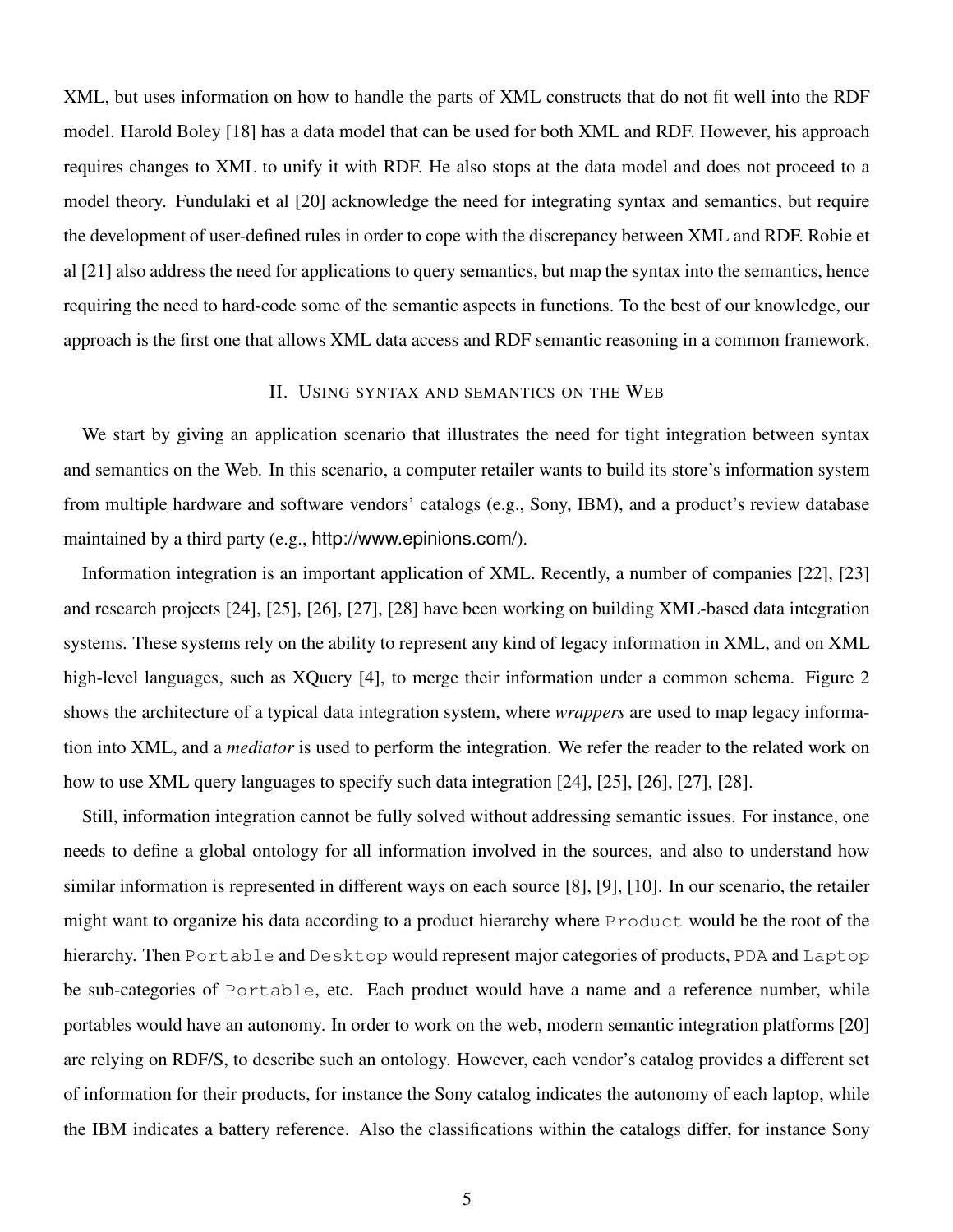

Fig. 2. XML-based data integration

has separate categories for laptop and palmtop, while IBM has a single category for portable computers, etc. This often implies that the resulting global ontology will be a fairly complex hierarchy with many different classes, and properties for these classes. Understanding the relationship between these classes then becomes essential.

As sources export their data in XML, integration into that common ontology is more easily specified using an XML language like XQuery. This results in a mismatch between the data produced in XML and the ontology description in RDF/S. Figure 3 shows an example of an RDFS graph describing the target semantics, and of an integrated XML document generated from the sources. A first use of a unified XML and RDF model is to provide the ability to relate the integrated XML information with its intended meaning in RDF. In section IV we will see how our model theory can be used to understand the relationship between the XML document and its intended semantics in RDF.

It is important to note that the XML document resulting from integration reflects some of the semantic hierarchy of the ontology. Assuming the target application wants to access all the computers that have certain characteristics, one should be able to write an XML query to do that. However at the XML level, the connection between the element names (e.g., desktop, laptop and computers) would not be available to an XML query processor without knowledge of the semantics layer. In section V we will see how one can use our model theory to perform such semantic querying for XML documents.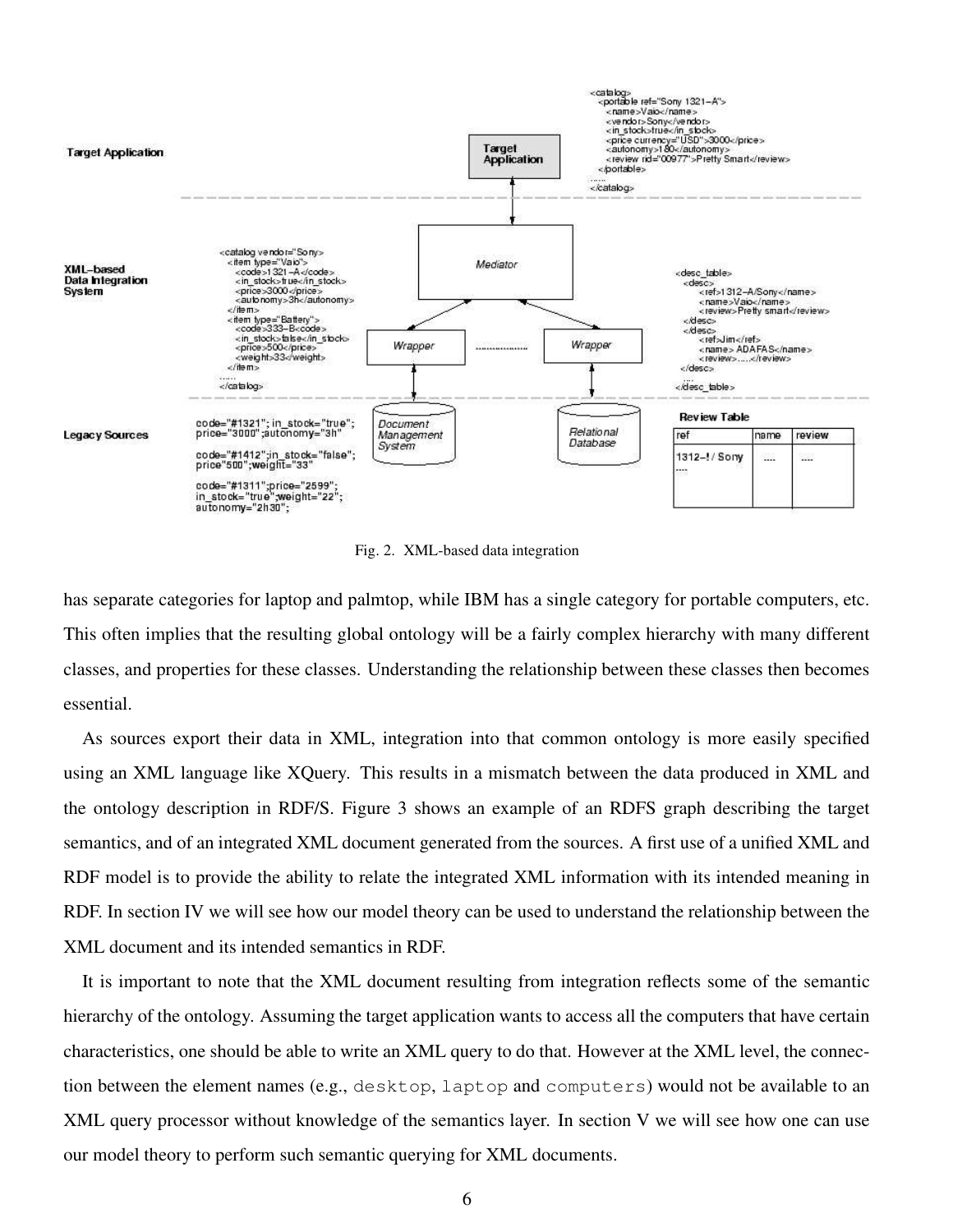

```
<catalog>
```

```
<portable ref="Sony 1321-A">
      <vendor co="Sony"/>
      <name>Vaio</name>
      <in_stock>true</in_stock>
      <price currency="USD">3000</price>
      <autonomy>180</autonomy>
      <review rid="00977">Pretty Smart</review>
      <accessories>
         <battery ref="IBM X111"/>
         <docking_station ref="IBM X112"/>
         <battery ref="Sony 333-B"/>
      </accessories>
   </portable>
   <PDA ref="Compaq 4XDF">
      <name>iPAQ</name>
      <vendor co="IBM"/>
      <in_stock>inorder</in_stock>
      <price currency="USD">500</price>
      <weight>33</weight>
   \langle/PDA\rangle.....
<catalog>
<companies>
   <company co="Sony">
      <name>Sony<name/><tel>555-13-13</tel>
   </company>
   <partner>
      <name>IBM<name/> <tel>555-13-13</tel> <contract>013</contract>
   </partner>
   ...
</companies>
```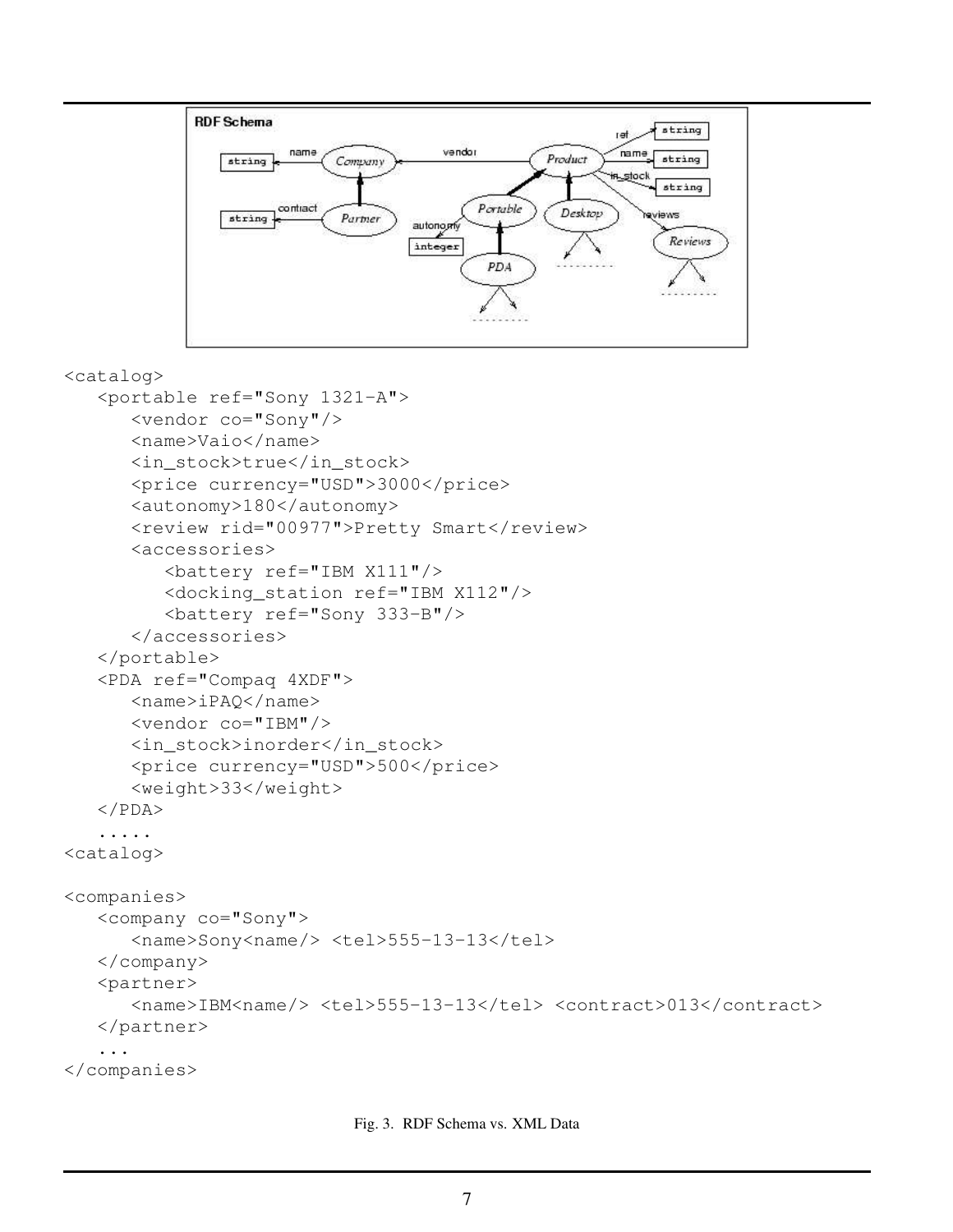## *A. Other Scenarios for the Yin/Yang Web*

We took the data integration example for ease of exposure and the striking need for interaction between the semantic and the data worlds. But there is no shortage of important applications for the Yin/Yang Web.

# A.1 XML Dialects

The development of domain-specific dialects is an important activity area around XML. Witness of that activity, the Oasis consortium [11] hosts several dozens of dialects that describe information from almost all possible domains of human knowledge (e.g., music, theology), industry segments (e.g., car manufacturing, voice interface), or specific transversal activities (e.g., Web presentation with XHTML, calendars).

These dialects allow communities to share information in a common syntax. Yet, this common syntax is only a means to share information with an agreed upon semantics. It is therefore essential to develop that dialect based on a mutually shared understanding. Semantic modeling tools [12], [13] provide services to define ontologies for a given application or domain. After the modeling phase, this usually results in a concrete XML Schema, in which part of the semantics is either lost (e.g., the distinction between an entity and a relationship) or deprecated (e.g., typed references to objects can be preserved only as integrity constraints). In the Yin/Yang Web, the applications can be given full access to the data (XML), structure (XML Schema), but also (part of) its intended semantics (using RDF/S or the ontology language we specify in Section VII).

## A.2 Web services

High-level service description languages can be written in a semantic language (for instance DAML-S in DAML+OIL). Lower-level activities, including passing messages between services, instead use XML, possibly including XML Schema validation. In the Yin/Yang Web, these two levels can be firmly joined and clearly related to each other.

# III. THE YIN/YANG APPROACH

#### *A. Processing information on the Web*

When an application gathers some information from the Web, this information is usually accessed as a document, most often in XML syntax. This document goes through several stages before the actual meaning of the information is accessible to the application. According to current W3C architectures, initial stages fall into the category of producing an abstract syntax tree for a document, resulting in one of the various data models, such as the XQuery data model [14] for data or documents, or the RDF model [5], for semantic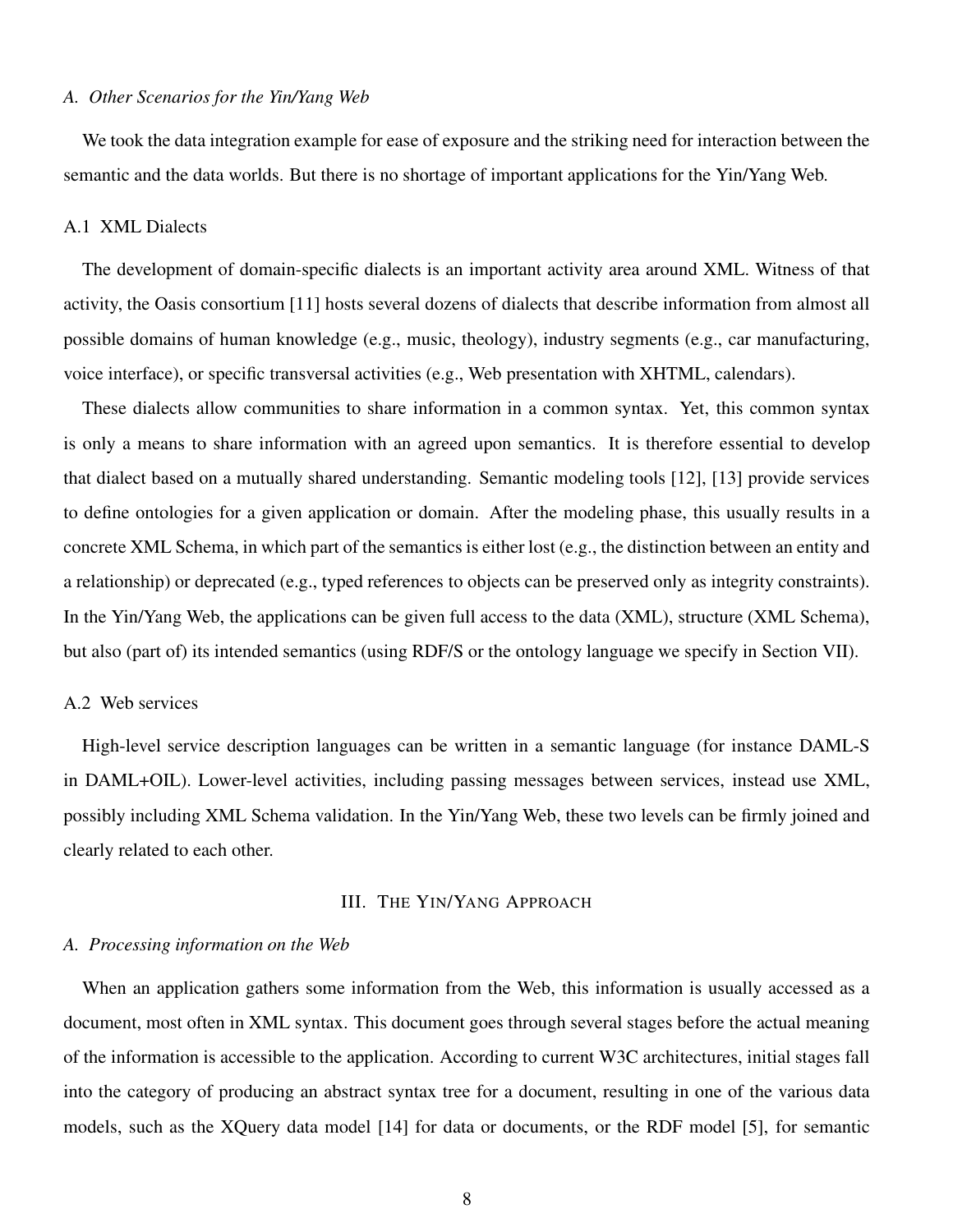information. Each stage in these processes produces an abstraction of the original document, and can both remove information that is deemed irrelevant (such as non-significant white space) and add implied information (such as typing information). Although they perform very similar tasks, there are significant differences between the initial processing stages of XML documents and of RDF documents.

- After parsing, XML documents are usually validated against a DTD or XML Schema. As well as checking that all and only the indicated constraints are verified, this process also adds some important information to the documents, such as default values, datatypes, some derivation information, etc. This result in a *postschema validation infoset*, which can then be loaded into the XQuery data model for querying. XQuery data model structures provide a tree representation of the XML document and can be accessed by applications via a functional interface.

- Parsing RDF documents results in an RDF graph structure, similar to the XQuery data model, but a graph instead of a tree. This graph structure is given semantics by means of a model theory [29]. Many RDFS constructs, such as its subclass property, result in constraints in the model theory, such as requiring that certain kinds of relationships are transitive. The model theory does not specify how these semantic constraints are to be implemented. The model theory also does not provide a data structure that can be accessed. On the other hand, access to the semantic information in a document can be performed via software that implements logical operations on the the model theory, such as entailment.

The existence of these two distinct models, along with distinct processing stages for XML and for RDF is the main reason that prevents applicationsfrom dealing with information both at a data level and at a semantic level. In addition, due to the similarity of processing in both cases, there is significant duplication of work. Our approach eliminates this duplication by using as much XML processing as possible before moving to semantic processing. In a nutshell, we first build an instance of the XQuery data model for XML, RDF and even RDFS documents. This already supports structural manipulation for data-oriented applications over XML, RDF or RDF schema information. Then, we use that data model in a model theory in order to support semantic reasoning. The stages in the Yin/Yang model are described on Figure 4.

Our processing architecture has the following advantages. It builds on existing XML processors as much as possible, which reduces the work required to develop a semantic processor. It provides tight coupling between the data layers and the semantic layers. It allows data applications to benefit from semantic reasoning. It allows semantic-based applications to access data consistently. Before we explain more about the Yin/Yang model itself, we briefly give some background information on the XQuery data model and on model theory.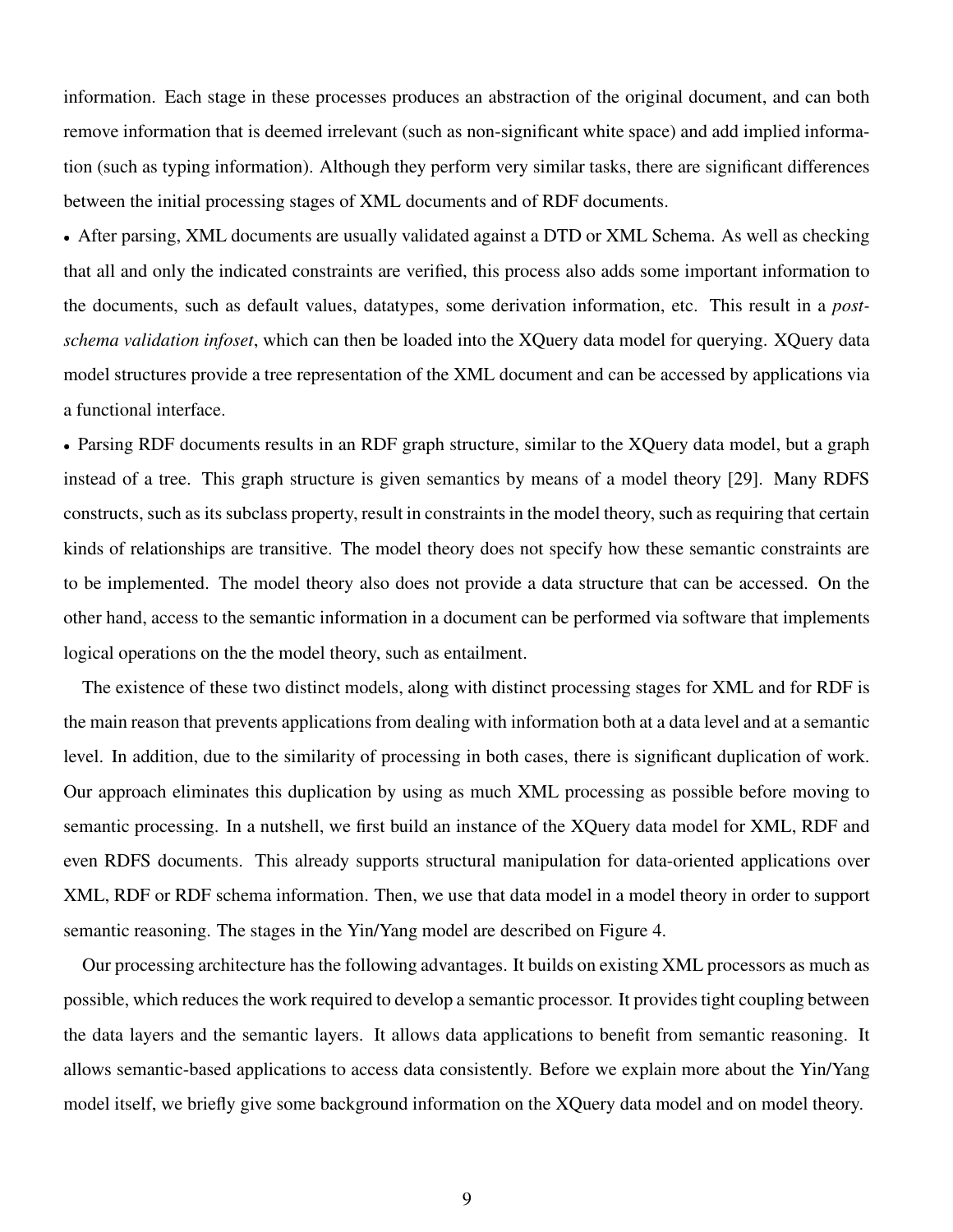

Fig. 4. Yin/Yang model

### *B. From Syntax to Data Model*

For our purposes a data model is a collection of data types that can be used to construct an abstract view of a web document (or collection of documents), along with functions that allow access to the information contained in values belonging to these types. Data models generally also have construction functions, but we will not be talking much about the construction of the data model and so will mostly ignore them.

The XQuery 1.0 and XPath 2.0 Data Model (henceforth "data model") represents an XML document as a collection of nodes of different kinds, arranged in a tree. For example, an element node in the data model, which corresponds to an XML element information item has accessors for its name, parent, namespaces, attributes, and children, as one would expect. The data model includes other types of nodes, such as attribute nodes, namespace nodes, comment nodes, and text nodes.

One reason that we are using this data model is that it contains support for DTD and XML Schema validation. To access information gathered from validation, the data model provides accessors for the XML Schema type associated with many kinds of nodes, and, if the type is a simple XML Schema datatype, to the sequence of typed values resulting from XML Schema processing of the text within the node (for element nodes) or the value of the node (for attribute nodes).

So the first phase of the processing of an XML document or collection of documents, so far as we are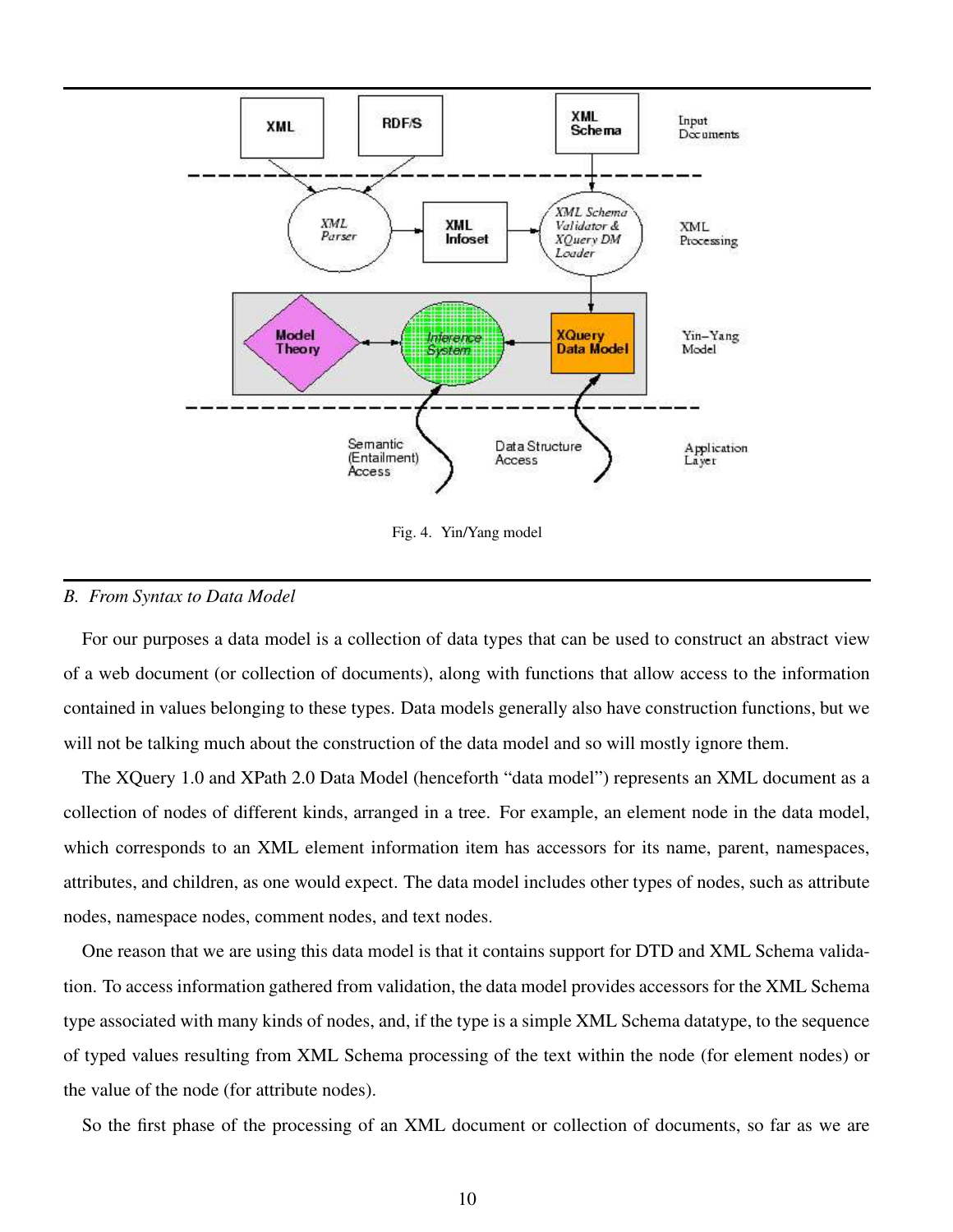concerned, results in the tree or forest of nodes in the data model. This processing includes not only the parsing of the document, but also DTD and XML Schema validation and decoration.

# *C. From Data Model to Semantics*

The next phase of our approach is to move from the data model into the semantic realm. We do this by adopting conventions from model theory, a branch of mathematics that is used to provide meaning for many logics and representation formalisms, and has recently been applied to several web-related formalisms, namely RDF [29]. and DAML+OIL [30].

One of the particularities of our approach is the choice of relying on two distinct paradigms: data model for data, and model theory for semantics. There are several fundamental differences between data models and model theory approaches that justify that choice.

*Information retention:* Data models tend to retain almost all of the information in the input document, such as comments and the exact form of typed values. In model theory, on the other hand, there is a decision made on just which kind of information to retain, and which kind of information is ignored. It is typical in model theories to use sets instead of sequences and thus to ignore the order in which information is presented.

*Direction of flow:* In data models there is a process of generating a data model from an input document and thus the result is constructed from the input. In model theory, on the other hand, the interpretations are simply mathematical objects that are not constructed at all. Instead there is a relationship between syntax constructs and interpretations that determines which interpretations are compatible with a document. Generally there are many interpretations that are so compatible, not just one.

*Schema vs. Data:* Data model approaches make a fundamental distinction between schema and data. In model theory, both schema and data are part of a model on which one can perform reasoning. As shown on Figure 4, this allows us to deal with both RDF and RDFS in a common way, while some aspects of XML Schema will remain out of the scope of the inference system.

# *D. Using model theory for reasoning*

In a model theory, we end up with not just a single interpretation or model, but instead a collection of interpretations or models. These models can be thought of as the different ways that the world can be while still remaining compatible with the information in the input document.

What is generally done next in model theory is to define a relationship between input syntax called entailment, which can be read as "follows from". A collection of sentences (or documents), called the antecedents, entails a sentence (or document), called the consequent, if every interpretation that is a model for each ele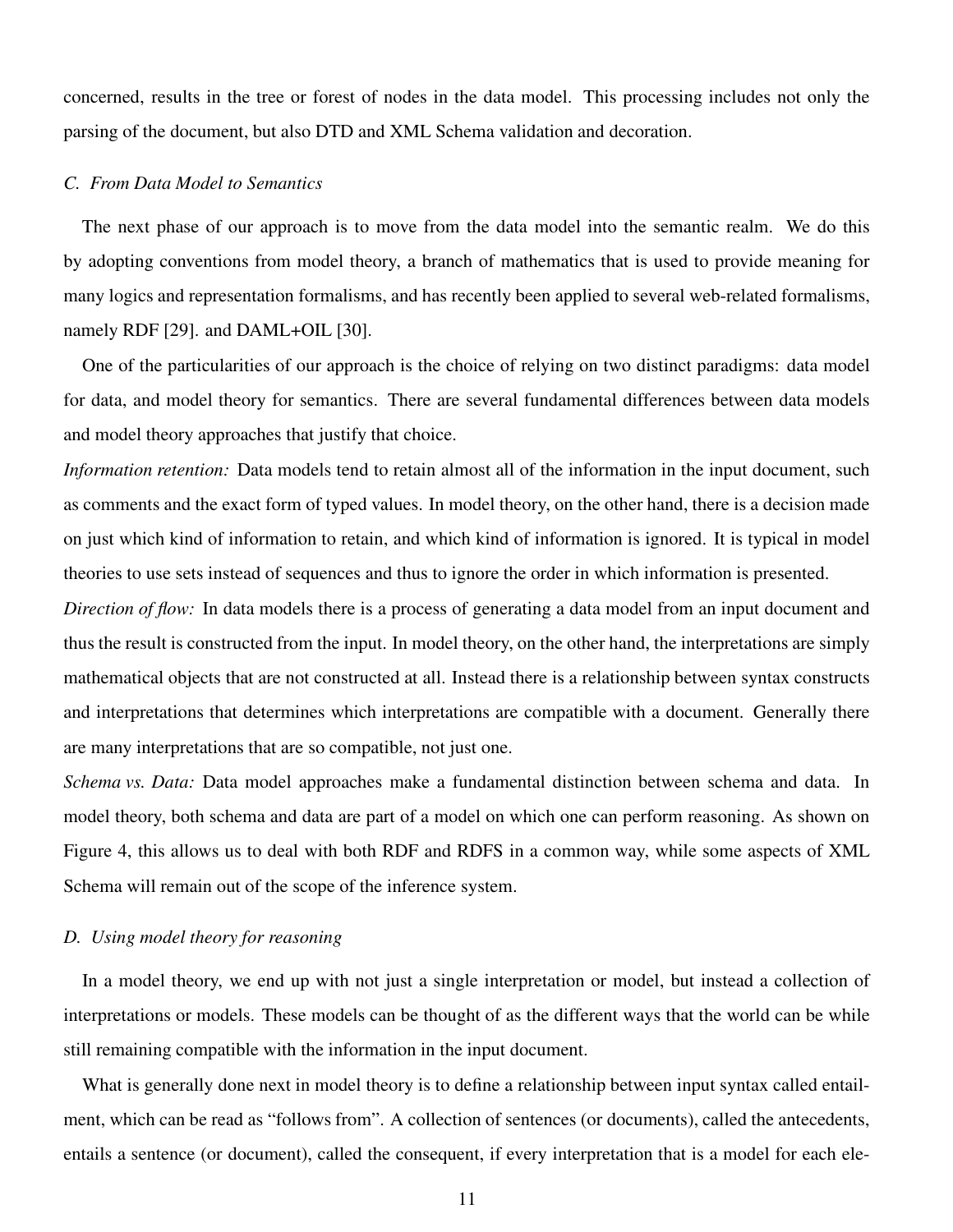ment of the collection is also a model for the consequent. This relationship can be read as "if the world is compatible with each antecedent, then it is also compatible with the consequent" or "if each antecedent is true then so is the consequent." Another way of saying this is that entailment captures what information is implicit in a document.

It is possible to think of entailment as a version of relational retrieval where the query specifies explicit values for all elements of the tuple, i.e., there is at most one possible answer. Generalizations of entailment have been used that allow open variables in the consequent, resulting in a version of entailment close to retrieval.

Note again, that the *kind of* reasoning that can be achieved depends on the expressive power of the semantics description language.

# IV. THE YIN/YANG MODEL THEORY

# *A. Processing of input documents*

Our model theory starts with a tree structure composed of a set of nodes, N, in the XQuery 1.0 and XPath 2.0 Data Model [14]. This tree structure corresponds to an XML or RDF document (or collection of documents) that have already been through a serious amount of processing, notably parsing and schema validation. Each tree node, n, is assumed to have a mapping,  $UTS(n)$  which is the map from strings to qualified names, given the namespace declarations in scope at the node.

# *B. Example*

Consider the following pieces of an XML document (actually RDF with an XML Schema datatype extension):

```
<Laptop rdf:about="Vaio505G">
   <manufacturer rdf:resource="Sony"/>
   <price xsi:type="xsd:integer">3000</price>
</Laptop>
```

```
<rdf:Description rdf:about="Sony"
                 home="www.sony.com">
   <rdf:type>
      <rdf:Description rdf:about="Company">
   </rdf:type>
</rdf:Description>
```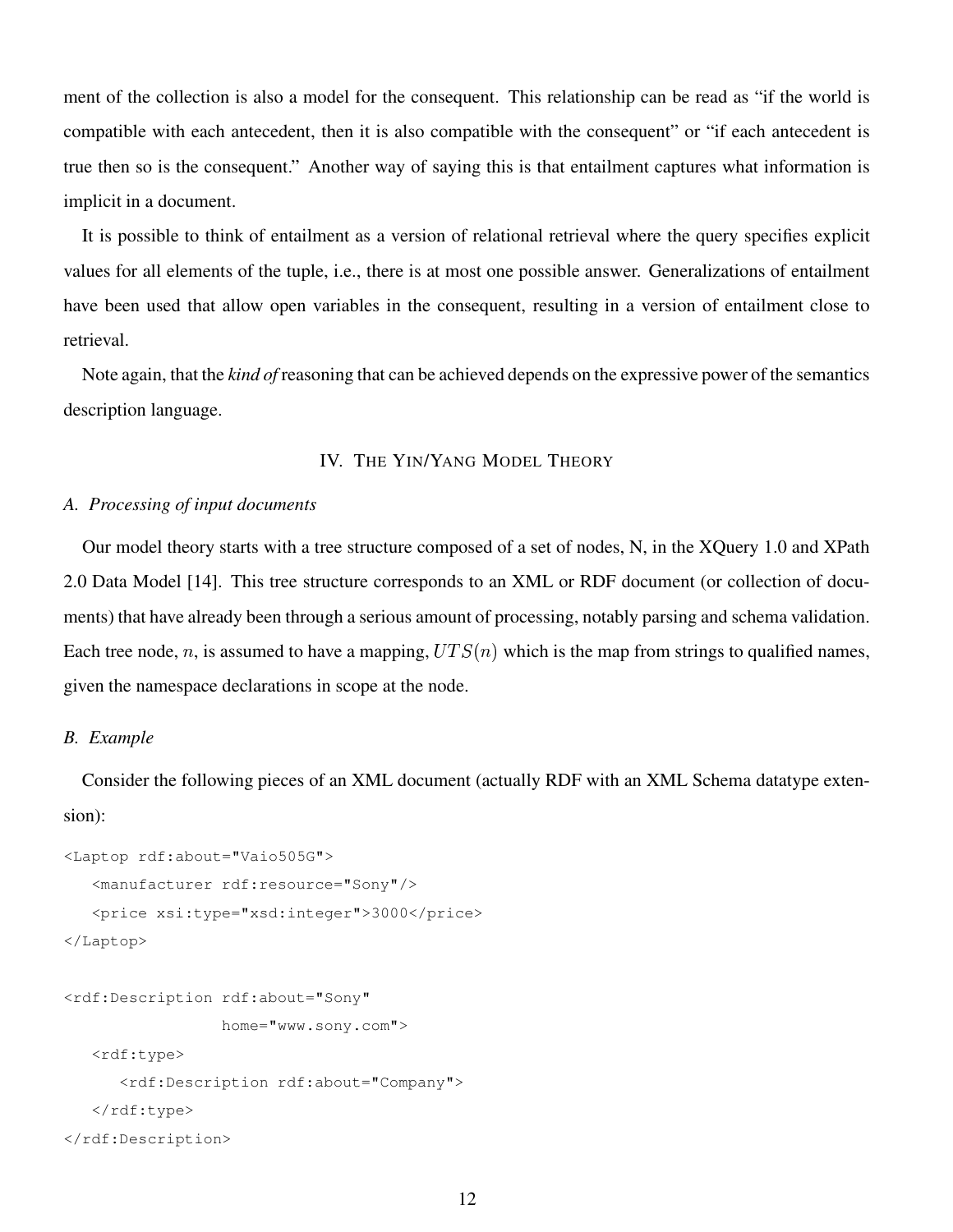This document is parsed and then loaded into the XQuery data model. This results in the following data set, written here in a simple data structure where nodes are represented as tuples containing the relevant bits of information prefixed with a node identifier:

```
1:<Laptop,attributes=[ 2:<rdf:about,"Vaio505G">],
 elements=
    [3:<manufacturer,
         attributes=
          [4:\text{ord}:\text{resource}, "\text{Sony"}\},
     5:<price,
         attributes=
          [6: \timesxsi:type, "xsd:integer">],
         elements=
          [7:1000" > ] >8:<rdf:Description,
 attributes=
    [ 9:<rdf:about,"Sony">,
     10:<home,"www.sony.com">],
 elements=
    [11:<rdf:type,
         elements=
          [ 12:<rdf:Description,
              attributes=
                [ 13:<rdf:about, "Company">]>]>
```
This structure can then be accessed using the XQuery data model accessor operations on nodes, can be queried using XQuery, etc.

## *C. Resources, Names, Values, and Datatypes*

Our Yin/Yang model theory assumes a universe of resources and data values. For simplicity, we make the assumption that QNames are suitable as RDF identifiers, but readers could read the document substituting RDF identifiers for QNames. (A full treatment of RDF identifiers is somewhat messy so a simpler treatment is used here.) The construction  $r df : name$  refers to the QName with local name *name* and URI (the rdf URI): http://www.w3.org/1999/02/22-rdf-syntax-ns.

*Definition IV.1:* We call  $L$  the lexical space of strings, and  $U$  the value space of QNames, i.e., pairs of URIs and local parts. We call  $DT$  the subset of U corresponding to XML Schema primitive datatypes, and  $DV$  the union of the value spaces of the XML Schema primitive datatypes. In RDF elements of  $DV$  are generally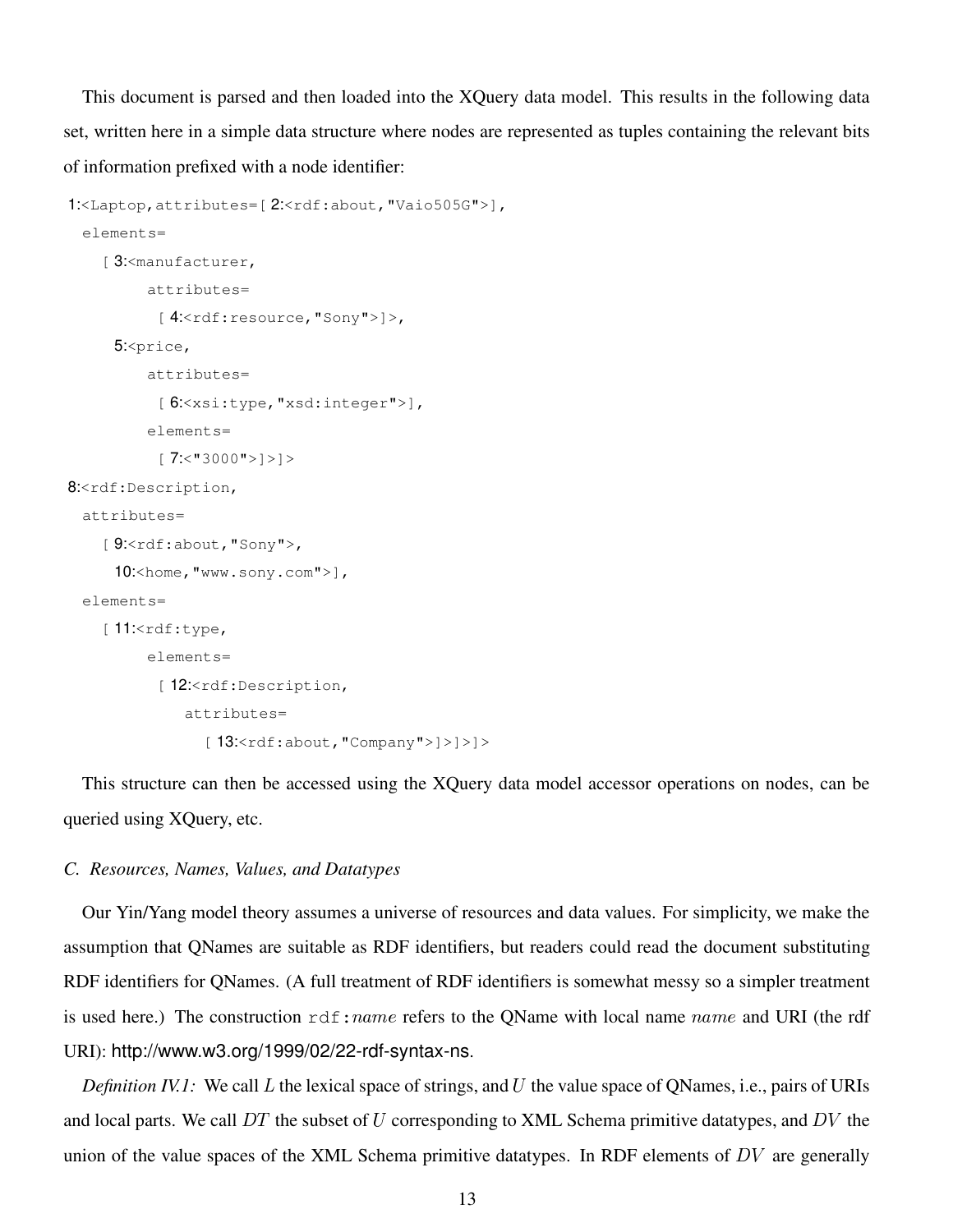called literals. The function  $DTC : DT \to \mathcal{P}(DV)$ , (where  $\mathcal P$  is the powerset operator), maps XML Schema primitive datatypes to their value spaces and  $DTS : DT \rightarrow (L \rightarrow DV)$ , maps XML Schema primitive datatypes to their lexical to value maps. We define the union of the datatype mappings  $XTS: L \rightarrow \mathcal{P}(DV)$ , where  $v \in XTS(l)$  iff  $v = DTS(dt)(l)$  for some XML Schema datatype dt.

# *D. Yin/Yang Interpretations*

Interpretations are the essential component of our model theory. An interpretation corresponds to one possible way the world could be, hence encoding a certain meaning for the information manipulated by an application. Interpretations give information about resources and related resources through relationships and semantic constraints. For instance, one resource may be a  $Laptop$ , related to another resource  $Sony$  through a manufacturer property. We define a notion of interpretation that is suitable for both XML and RDF documents, through the XQuery data model.

*Definition IV.2:* An *interpretation I* is a six-tuple:

 $\langle R, E, EXT, CEXT, O, S \rangle$ , where:

 $R$  is a set of resources,

 $E$  is a set of relationships,

 $EXT: E \to R \times (R \cup DV)$  maps relationships to the resources they relate,

 $CEXT: R \to \mathcal{P}(R \cup DV)$  maps class resources to their extensions,

 $O: R \to \mathcal{P}(E \times E)$  provides a local order on the relationships, and

 $S: U \to R$  is a partial map from QNames to resources.

An interpretation can be thought of as a multigraph with an ordering on the edges. Resources  $(R)$  form the nodes of the graph. Edges of the graph are formed from relationships  $(E)$  and  $EXT$ . For instance, a relationship:

$$
e1 \in E \text{ with } EXT(e1) = \langle Vaio505G, manufacturer \rangle
$$

indicates that the resource  $\text{V}aio505G$  is related to the resource  $\text{manufacturer}$ , and a relationship:

$$
e2 \in E \text{ with } EXT(e2) = \langle manufacturer, Sony \rangle
$$

indicates that the resource  $manufacturer$  is related to the resource  $Sony$ . We remark that there is no distinction at this point between  $Sony$ , as an instance of a class, and  $manufacturer$ , which is a property. This allows the model theory to represent arbitrary XML documents, while we will see we can still recover the traditional RDF semantics.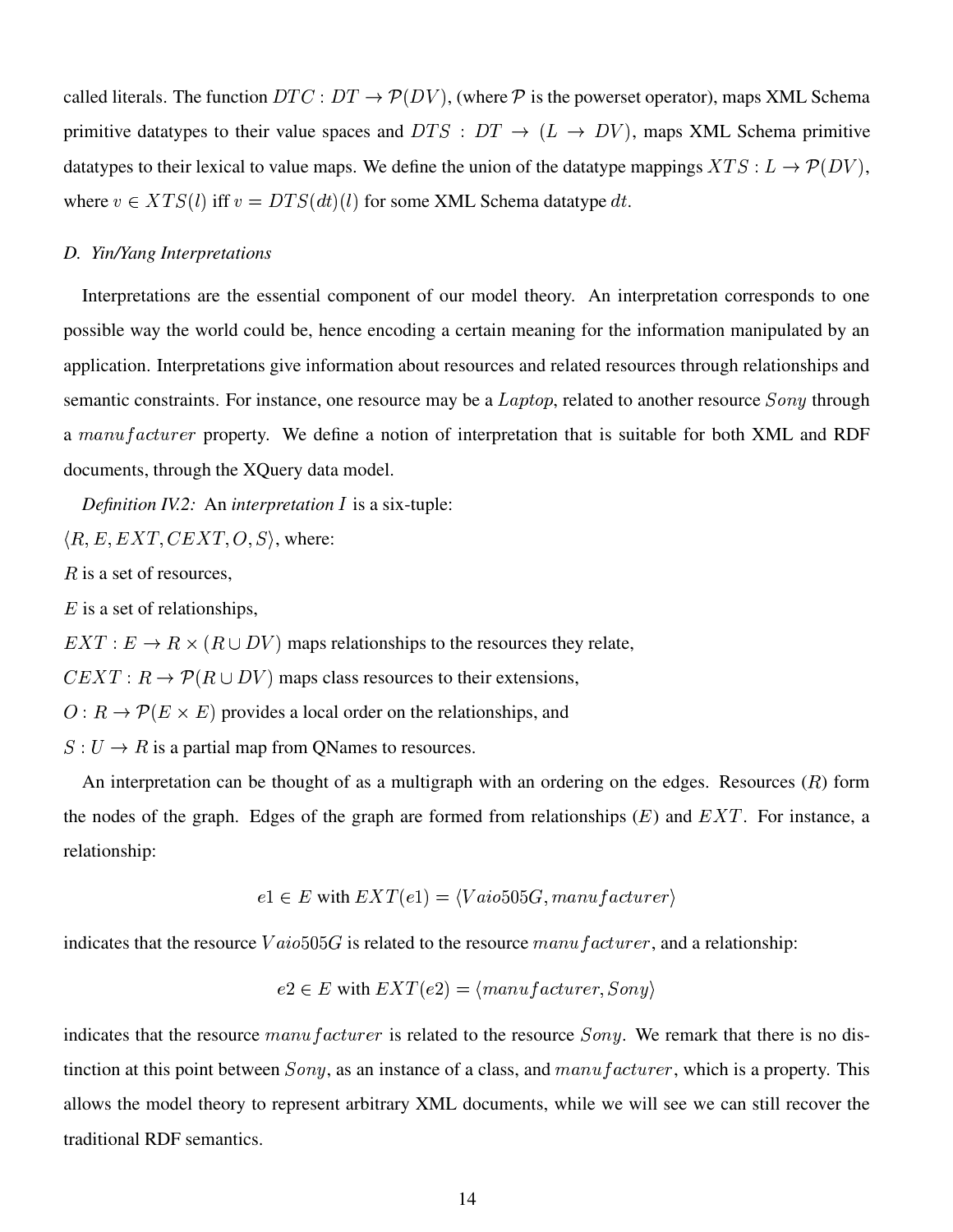S provides a mapping between syntax (QNames) and their denotation (resources).  $S$  gives a means to identify these entities using QNames. There is no requirement that all resources have corresponding QNames, nor is there a requirement that QNames are all mapped to different resources.

 $CEXT$  provides typing information for resources.<sup>1</sup> For instance, assuming the resource Sony is in CEXT (Company) then the resource Sony is of type Company. Loosely speaking, in RDF terms  $CEXT$ serves for both property and class extensions. Or, considered another way, a property is presented as a type whose values and related tuples identify arcs in the traditional RDF graph structure.

Finally, O provides ordering information between the relationships that are related to a common resource. This information is not usually part of RDF model theories [29], but it is important to capture document order in XML documents. We add one special attribute to RDF,  $\text{rdf:order}$ , to indicate whether a node should have its outgoing relationships ordered. This is not an ideal solution. We have considered adding a flag to the semantics to indicate ordering, but decided to use this simple method for now.

*Definition IV.3:* In order for an interpretation to to be an *RDF interpretation*, the above six-tuple must also satisfy the following additional conditions:

- $\bullet$   $O(r)$  is a strict partial order, used to order to the outgoing edges for each node.
- If  $\langle x, y \rangle \in O(r)$  then  $EXT(x)$  and  $EXT(y)$  have r as their first element.
- $\bullet$   $CEXT(S(rdf:Description)) = R$
- $\bullet$   $CEXT(S(\text{rdf : Property})) \subset R$
- $\bullet$   $S(\mathtt{rdf:type}) \in CEXT(S(\mathtt{rdf:Property}))$
- If  $\langle x,y\rangle \in EXT,$   $y\in CEXT(S(\texttt{rdf}: \texttt{type})),$  and  $\langle y,z\rangle \in EXT$

then  $x \in CEXT(z)$ .

- If  $x \in \mathbb{C}EXT(z)$  and  $x \in R$  then
- $\exists y \in R : \langle x, y \rangle \in EXT \ \land \ y \in CEXT(S(\texttt{rdf}: \texttt{type})) \ \land \ \langle y, z \rangle \in EXT.$
- If  $d \in DT$  then  $CEXT(S(d)) = DTC(d)$ , provided that S is defined on d.

The first and second conditions say that  $O(r)$  is a strict ordering over the relationships emanating from r. The third, fourth, and fifth conditions provide part of the meaning for some of the built-in RDF vocabulary.

The sixth and seventh conditions relate the two ways of providing typing for resources, one via  $CEXT$  and one via rdf:type links. This is needed because rdf:type is part of both the theory and the metatheory of RDF. As part of the theory of RDF, rdf:type is given a denotation, and relationships impinge on it.

<sup>&</sup>lt;sup>1</sup>It would be possible to define CEXT in terms of rdf:type, as is done in RDF. We have chosen to make CEXT a part of the semantics to emphasize its importance.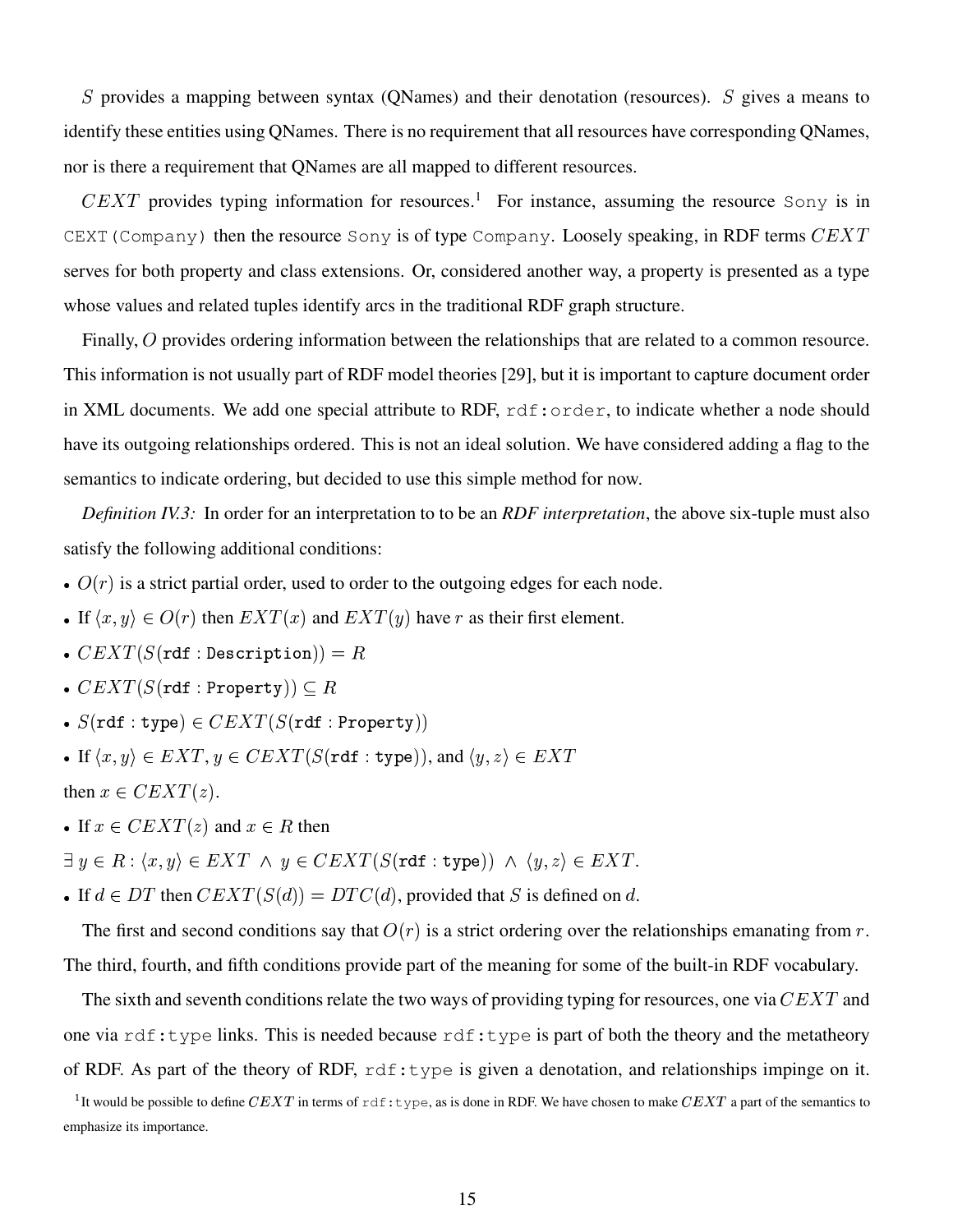

Fig. 5. RDF Graph and a corresponding interpretation

As part of the metatheory of RDF, these relationships impose conditions on the extension ( $CEXT$ ) of RDF classes. The sixth condition goes from  $\text{rdf:type}$  links to CEXT for all resources and data values whereas the seventh condition goes the other way, but not for data values.

The eighth condition provides meaning for XML Schema primitive datatypes. It ensures that the extension of a resource that corresponds to an XML Schema primitive datatype is the value space of that datatype.

## *E. Example*

In Figure 5 we present an RDF graph (the original method for providing meaning to RDF documents) and *part of* an interpretation. The interpretation is presented in the form of a graph. Most nodes are resources, i.e., elements of  $R$ ; the node with 3000 next to it is the integer 3000 and the node with "www.sony.com" next to it is a string, both data values. (The labels on resource nodes are just so that they can be referred to in the text below.) The mapping  $S$  is given by the dashed arrows from QNames to the nodes. Relationships in the interpretation ( $E$  and  $EXT$ ) are shown as links between the resources. Finally  $CEXT$  contains  $CEXT(l) = \{v\}, \, CEXT(c) = \{s\}, \, CEXT(p) = \{pv\}, \, CEXT(m) = \{mv\}, \, CEXT(h) = \{hs\},$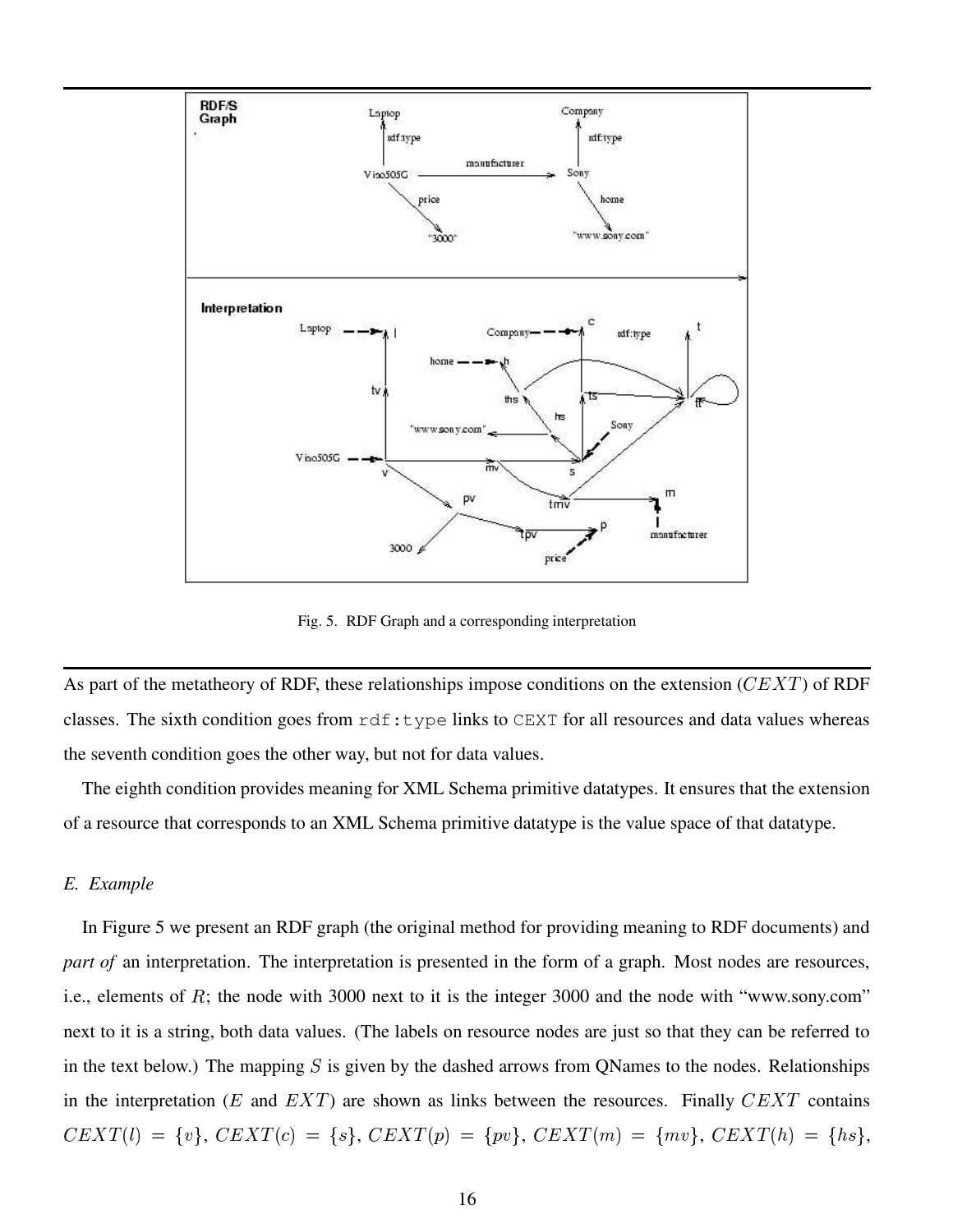$CEXT(t) \supset \{tv, ts, tmv, typ, ths, tt\}$ . This is only a partial representation of an interpretation as it does not incorporate rdf: Description and rdf: Property, relationships to them, and  $CEXT$  for them. Nor does the graph specify the ordering relationships that come from the document order.

As an abbreviation, we will use a triple notation, saying that  $\langle s, p, o \rangle$  is <sup>&</sup>lt;  $\langle \varrho, \varrho \rangle$  is in I iff there is some resource  $r \in R$  such that  $\langle s, r \rangle \in EXT, \langle r, o \rangle \in EXT$ , and  $r \in CEXT(p)$ . For example to indicate that  $\text{V}aio505G$ is related to Sony through a manufacturer resource we will use  $\langle Vaio505G, manufacturer, Sony \rangle$ .

## *F. Recovering RDF meaning*

As one can see in Figure 5, RDF graphs make a clear distinction between classes and properties, while this distinction is not present in our model theory in order to deal with XML documents. Still, RDF graphs correspond to a precise subset of our interpretations. In a nutshell, RDF graphs corresponds to interpretations in which a proper alternation between classes and properties exists.

This statement is made more precise by the following definition.

*Definition IV.4:* Given an interpretation:

- $I = (R, E, EXT, CEXT, O, S)$  let
- $P = \{x : \exists u \; x \in CEXT(u) \land u \in CEXT(\texttt{rdf : Property})\}$
- $E'=E\ -\{e:\exists u\ EXT(e)=\langle u, S({\tt rdf}:{\tt tv}% )\ |\ u=(u,v)\}\ =\sum_{u\in V(G)}\sum_{v\in V(G)}\sum_{v\in V(G)}\sum_{v\in V(G)}\sum_{v\in V(G)}\sum_{v\in V(G)}\sum_{v\in V(G)}\sum_{v\in V(G)}\sum_{v\in V(G)}\sum_{v\in V(G)}\sum_{v\in V(G)}\sum_{v\in V(G)}\sum_{v\in V(G)}\sum_{v\in V(G)}\sum_{v\in V(G)}\sum_{v\in V(G)}\sum_{v\in V(G)}\sum_{v\in V(G)}\sum_{v\in V(G)}\sum_{v\in$  q{rs8z\_8y>u{UI

 $-\{e:\exists x.\,u.\,e'\,EXT\}$  $e^\prime \;EXT(e)=\langle x,y\rangle \wedge \;EXT(e^\prime)=\langle y,S(\texttt{rdf}: \texttt{ty})\rangle$  .qrs8z{8yu{UA

If P makes E' bipartite, i.e., all  $EXT(e')$  for  $e' \in E'$  either originate or terminate, but not both, in P, and also for each  $x \in P$  there is exactly one  $e' \in E'$  with  $EXT(e')$  of the form  $(x, y)$  for some y and exactly one - - - - $\Psi \in E'$  with  $EXT(e')$  of the form  $(y, x)$  for some y, then I is a *bipartite interpretation*.

A bipartite interpretation can be turned into an interpretation in the RDF model theory [29] by:

• taking each pair of relationships  $\langle e', e'' \rangle \in R$  $\theta$ <sup>"</sup> $\theta$   $\in E'$ 

where  $EXT(e') = (x, p)$ ,  $EXT(e'') = (p, z)$ , and p in P

- replacing it with  $(x, z)$  in  $IEXT(r)$  for each r such that  $p \in CEXT(r)$
- then adding  $(x, c) \in IEXT(S(\text{rdf}: \text{type}))$  for each x in  $CEXT(c)$  for x not in P.

## *G. Models of XML and RDF documents*

Now that we have defined our notion of interpretation, we need to explain how instances of the XQuery data model correspond to these interpretations.

Intuitively, each node in the XQuery data model is mapped to a resource in the interpretation, and  $EXT$ relationships are built according to the original tree structure of the XQuery data model instance. On top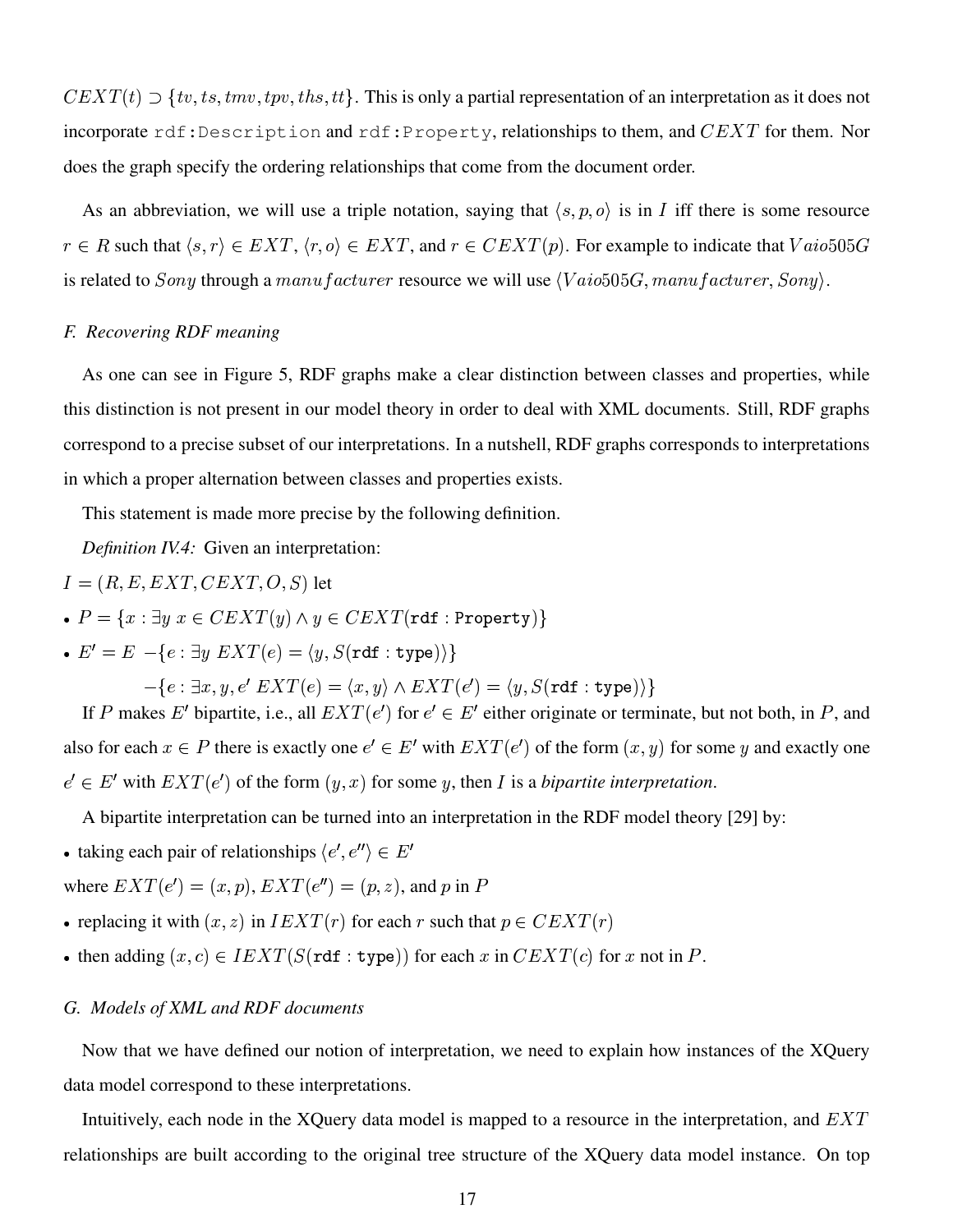of that the specific XML Schema and RDF attributes xsi:type, rdf:ID, rdf:about, rdf:type, rdf:resource, and rdf:order are treated specially in order to build a theory of RDF documents that reflects their intended meaning.

## *Definition IV.5:*

An interpretation  $I = \langle R, E, EXT, CEXT, O, S \rangle$  is a *model* for a data set N if S is defined on all names in N, and there are mappings  $M : N \to R \cup DV$  and  $MA : N' \to DV$ , where N' consists of the attribute nodes in  $N$ . Further, the interpretation and mapping have to satisfy the following conditions. (Although there are a lot of conditions here, they all really boil down to doing the obvious thing.)

- For each  $n \in N$  an element node,
- $\blacktriangleright M(n) \in R$  and  $M(n) \in CEXT(S(name(n)))$
- **–** If *n* has an attribute with name  $r df$ : ID and string-value  $u$

then  $M(n) = S(UTS(n)(u)).$ 

**–** If *n* has an attribute with name  $rdf: about and string-value u$ 

then  $M(n) = S(UTS(n)(u))$ . (This treats rdf:ID and rdf:about as exactly the same which is not quite correct but a full treatment would have to address the messy differences between QNames and RDF identifiers.)

**–** If *n* has an attribute with name  $rdf$ : resource and string-value  $u$ 

then there is an  $e \in E$  with  $EXT(e) = \langle M(n), S(UTS(n)(u)) \rangle$ .

**–** If *n* has an attribute with name  $\text{rdf:type}$  and string-value *u* 

then  $\langle M(n), S(UTS(n)(u)) \rangle \in CEXT$ .

 $\blacktriangle$  For each attribute node,  $n'$ , of  $n$ , except for attributes with any of the specific names above, then there is an  $e \in E$  with  $EXT(e) = \langle M(n), M(n') \rangle$ .

 $\blacksquare$  If *n* has a simple type, *dt*, then

\* for each of the k typed-values,  $v_i$ , of n there is an  $e_i \in E$  with:

$$
EXT(e_i)=\langle M(n),DTS(d)(string-value(v_i))\rangle.
$$

 $*$  if  $n$  has no attribute with name  $\text{rdf:order}$  and value " $\text{false}$ " then:

 $\langle ei, ej \rangle \in O$  for  $1 \leq i < j \leq k$ .

**–** If does not have a simple type, then

\* for each of the k element or text children nodes, n', of n, in document order there is an  $e_i \in E$  with  $EXT(e_i)=\langle M(n),M(n')\rangle.$ 

 $*$  if *n* has no attribute with name rdf:order and value "false" then  $\langle ei, ej \rangle \in O$  for  $1 \leq i < j \leq k$ .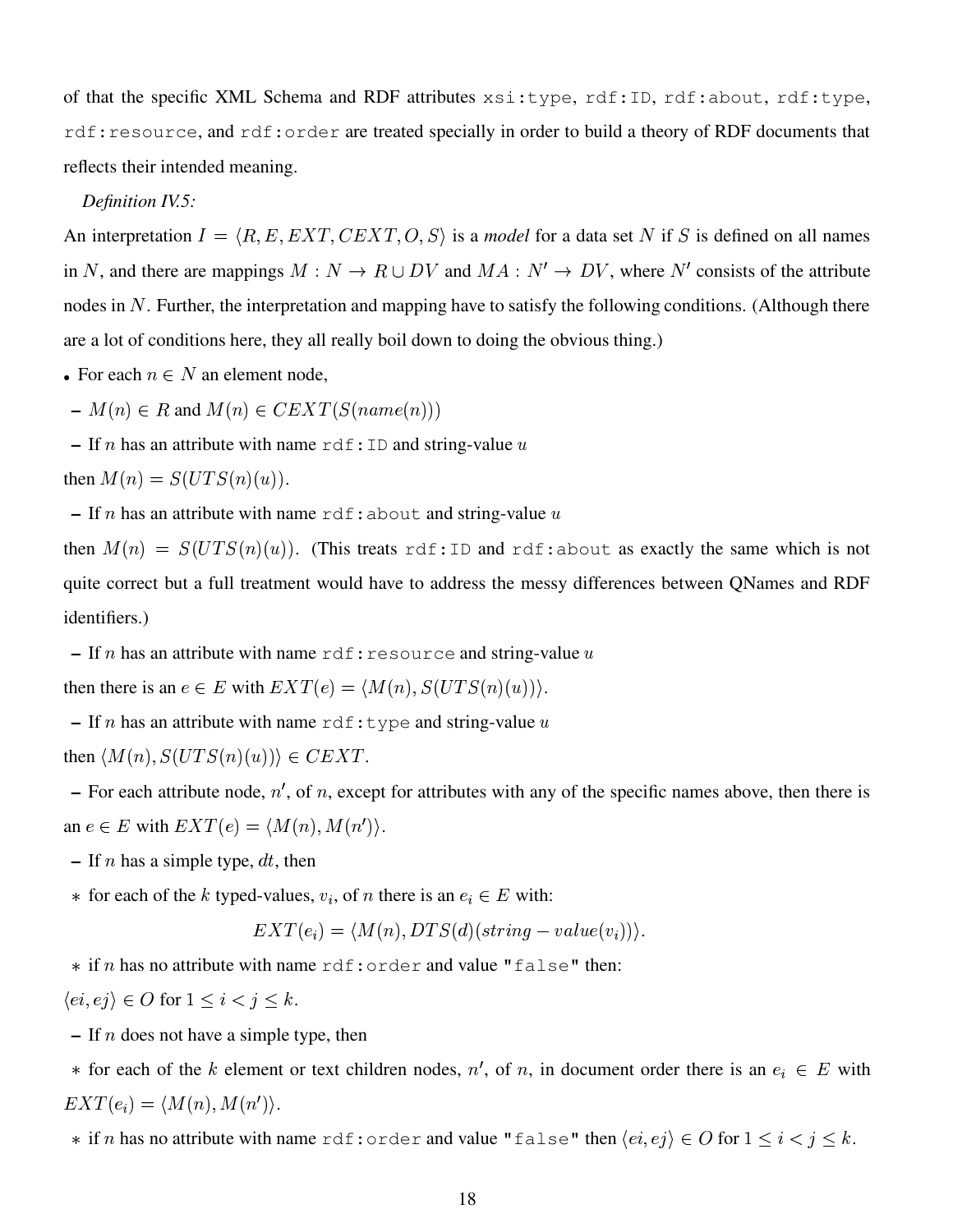- For each  $n \in N$  a text node  $M(n) \in DV$  and  $M(n) \in XTS(string-value(n))$
- For each  $n \in N$  an attribute node, except for attributes with any of the specific names above,
- $-M(n) \in R$  and  $M(n) \in CEXT(S(name(n)))$
- $-MA(n) \in DV$  and  $MA(n) \in XTS(string-value(n))$
- **–** There is some  $e \in E$  with  $EXT(e) = \langle M(n), MA(n) \rangle$ .
- **–** If *n* has a simple type, dt, then  $MA(n) = DTS(dt)(string-value(n))$
- For each  $n \in N$  a reference node,  $M(n) = M(deference(n)).$

*Definition IV.6:* An *RDF model I* for N is an RDF interpretation I that is a model for N.

## *H. Example*

Now the interpretation in Figure 5 is a model for the document above under the mapping  $M(1) = v$ ,  $M(3) = mv, M(5) = pv, M(7) = 3000, M(8) = s, M(11) = ts, M(12) = c, M(10) = hs,$  and  $MA(10) = "www.sony.com"$ . The other nodes are "structural nodes" and thus do not have a mapping. As XML Schema datatypes only show up in the "structural" nodes, they do not need to be present.

## *I. Entailment*

Finally, we are now ready to define a notion of entailment for XML and RDF data sets.

*Definition IV.7*: A data set N *entails* another data set N' iff every RDF model of N is also an RDF model of  $N'$ . A collection of data sets entails another data set  $N'$  iff every RDF model of every element of the collection is also an RDF model of  $N'$ .

As we will see in Section V, entailment is the main reasoning tool that we will use at the application level. Entailment captures valid reasoning, in that if a data set  $N'$  is entailed by another N, the information in  $N'$  in implicitly present in  $N$ .

# *J. Dealing with RDF Schema*

RDF Schema (RDFS) is an extension of RDF that has a vocabulary for stating relationships between classes and properties as well as some built-in meaning for this vocabulary.

We handle the RDFS vocabulary by requiring that an RDFS interpretation include the following triples. (Actually there is more RDFS vocabulary than given below, such as rdfs:comment. This other vocabulary does not matter to our approach and can be easily handled. To conserve space we do not include it here.)

```
<S(rdf:Description), S(rdf:type), S(rdfs:Class)>
<S(rdf:Description), S(rdfs:subClassOf), S(rdfs:Resource)>
```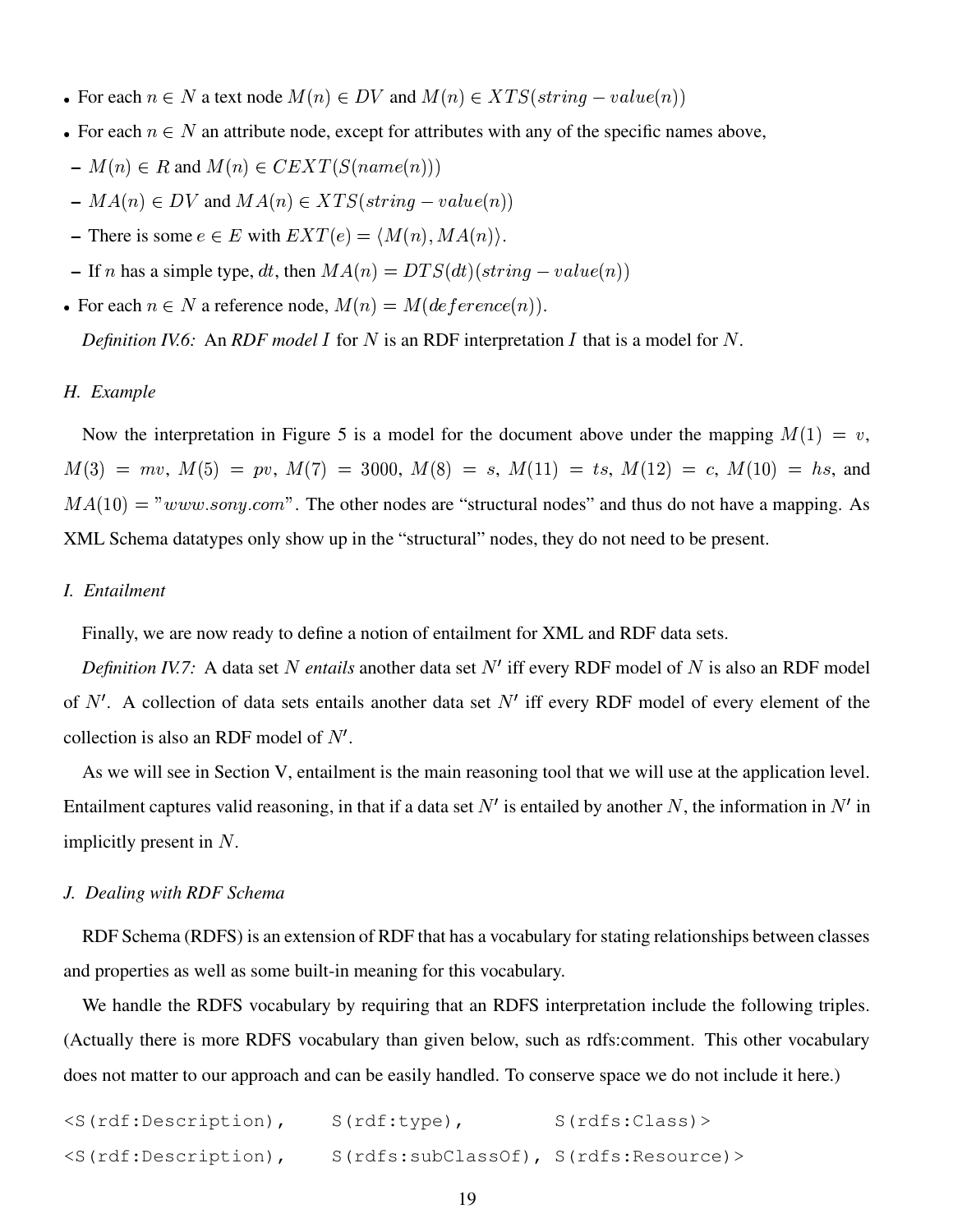| <s(rdfs:resource),< th=""><th></th><th>S(rdfs:subClassOf), S(rdf:Description)&gt;</th></s(rdfs:resource),<>            |                        | S(rdfs:subClassOf), S(rdf:Description)> |
|------------------------------------------------------------------------------------------------------------------------|------------------------|-----------------------------------------|
| <s(rdfs:resource),< td=""><td><math>S(rdf:type)</math>,</td><td>S(rdfs:Class)</td></s(rdfs:resource),<>                | $S(rdf:type)$ ,        | S(rdfs:Class)                           |
| <s(rdf:property),< td=""><td><math>S(rdf:type)</math>,</td><td>S(rdfs:Class)</td></s(rdf:property),<>                  | $S(rdf:type)$ ,        | S(rdfs:Class)                           |
| $<$ S(rdfs:Class),                                                                                                     | $S(rdf:type)$ ,        | S(rdfs:Class)                           |
| <s(rdfs:literal),< td=""><td><math>S(rdf:type)</math>,</td><td>S(rdfs:Class)</td></s(rdfs:literal),<>                  | $S(rdf:type)$ ,        | S(rdfs:Class)                           |
| $<$ S(rdf:type),                                                                                                       | $S(rdf:type)$ ,        | S(rdf:Property)                         |
| <s(rdfs:subclassof),< td=""><td><math>S(rdf:type)</math>,</td><td>S(rdf:Property)</td></s(rdfs:subclassof),<>          | $S(rdf:type)$ ,        | S(rdf:Property)                         |
| <s(rdfs:subpropertyof), s(rdf:type),<="" td=""><td></td><td>S(rdf:Property)</td></s(rdfs:subpropertyof),>              |                        | S(rdf:Property)                         |
| $<$ S(rdfs:Class),                                                                                                     | $S(rdfs:subClassOf)$ , | S(rdfs;Resource)                        |
| <s(rdf:type),< td=""><td><math>S(rdfs:range)</math>,</td><td>S(rdfs:Class)</td></s(rdf:type),<>                        | $S(rdfs:range)$ ,      | S(rdfs:Class)                           |
| <s(rdfs:subclassof),< td=""><td><math>S(rdfs:domain)</math>,</td><td>S(rdfs:Class)</td></s(rdfs:subclassof),<>         | $S(rdfs:domain)$ ,     | S(rdfs:Class)                           |
| <s(rdfs:subclassof),< td=""><td><math>S(rdfs:range)</math>,</td><td>S(rdfs:Class)</td></s(rdfs:subclassof),<>          | $S(rdfs:range)$ ,      | S(rdfs:Class)                           |
| <s(rdfs:subpropertyof),< td=""><td><math>S(rdfs:domain)</math>,</td><td>S(rdf:Property)</td></s(rdfs:subpropertyof),<> | $S(rdfs:domain)$ ,     | S(rdf:Property)                         |
| <s(rdfs:subpropertyof),< td=""><td><math>S(rdfs:range)</math>,</td><td>S(rdf:Property)</td></s(rdfs:subpropertyof),<>  | $S(rdfs:range)$ ,      | S(rdf:Property)                         |
| $<$ S(rdfs: range),                                                                                                    | $S(rdfs:domain)$ ,     | S(rdf:Property)                         |
| $<$ S(rdfs: range),                                                                                                    | $S(rdfs:range)$ ,      | S(rdfs:Class)                           |
| $<$ S(rdfs:domain),                                                                                                    | $S(rdfs:domain)$ ,     | S(rdf:Property)                         |
| $<$ S(rdfs:domain),                                                                                                    | $S(rdfs:range)$ ,      | S(rdfs:Class)                           |

RDFS interpretations also must meet the following additional constraints:

- $\bullet$   $CEXT(S(rdfs:Resource))=R$
- $\bullet$   $CEXT(S(\texttt{rdfs:literal})) = DV$
- If  $x \in CEXT(y)$  and  $\langle y, S(\texttt{rdfs} :$  $S(\texttt{rdfs:subClassOf}), z\rangle \in I,$  then  $x \in CEXT(z).$
- $\bullet$  If  $\langle x, S({\tt rdfs:subClassOf}), y \rangle \in I$  and  $\langle y, S({\tt rdfs:}$  $S(\mathtt{rdfs:subClassOf}), z\rangle \in I,$

then  $\langle x, S({\tt rdfs:subClassOf}), z \rangle \in I.$ 

- If  $\langle x, r, y \rangle \in I$  and  $\langle r, S(\text{rdfs}) \rangle$  $S({\tt rdfs:subPropertyOf}), s \rangle \in I,$  then  $\langle x, s, y \rangle \in I.$
- If  $\langle x, S({\tt rdfs:subPropertyOf}), y \rangle \in I$  and  $\langle y, S({\tt rdfs:}$  $S({\tt rdfs:subPropertyOf}), z\rangle \in I,$ then  $\langle x, S({\tt rdfs:subPropertyOf}), z \rangle \in I.$
- $\bullet$  If  $\langle x,p,y\rangle \in I$  and  $\langle p,S({\tt rdfs:1})$  $S(\texttt{rdfs}:\texttt{range}),c\rangle \in I$  then  $y \in CEXT(c).$
- $\blacksquare$  If  $\langle x,p,y\rangle \in I$  and  $\langle p,S(\texttt{rdfs:q})\rangle$  $S(\texttt{rdfs:domain}), c \rangle \in I$  then  $x \in CEXT(c).$

Now the RDFS analogues of RDF models and RDF entailment are defined in the obvious way.

*Definition IV.8:* An RDFS model for a data set  $N$  is an RDFS interpretation that is a model for  $N$ . A data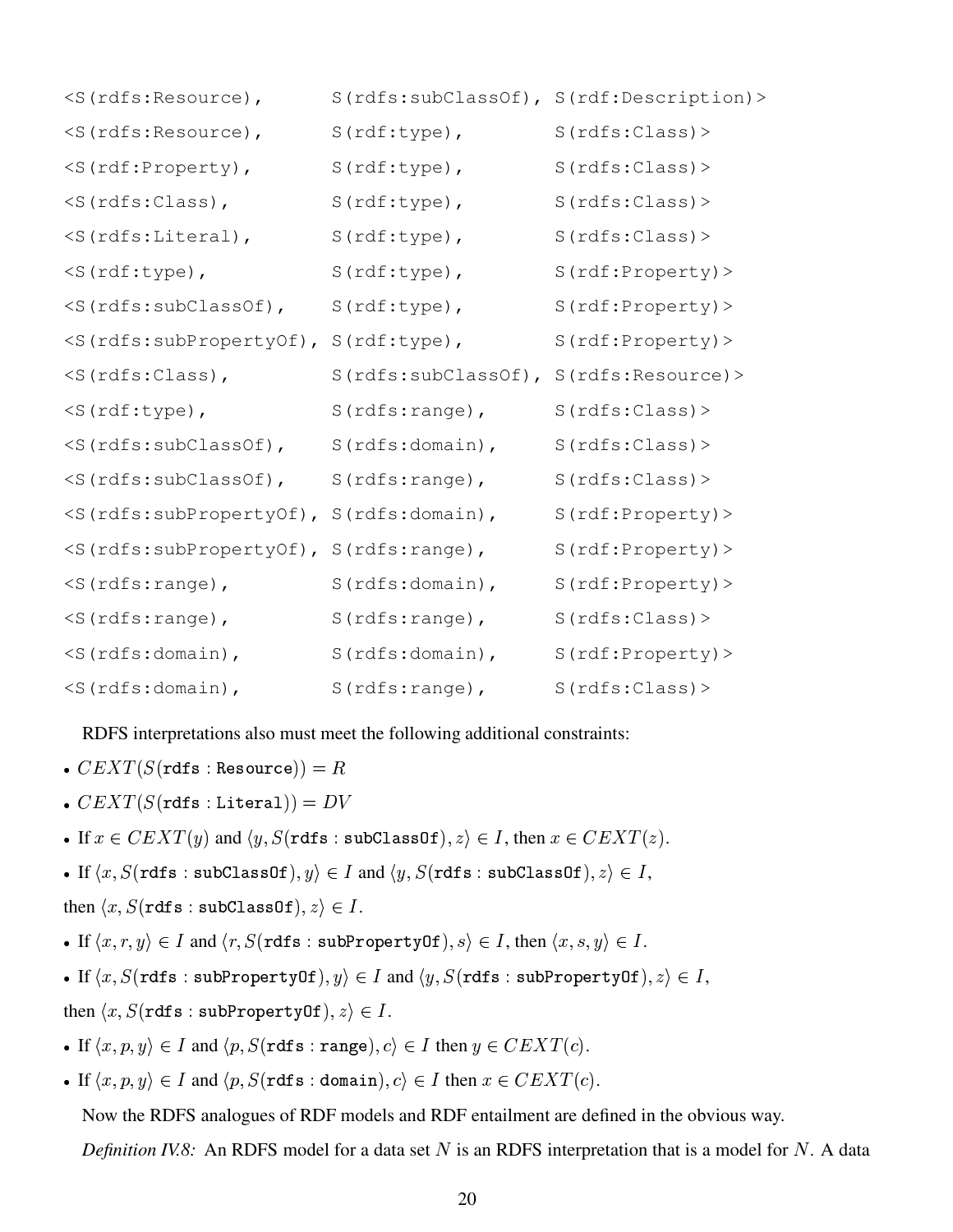set N RDFS-entails another data set N' iff every RDFS model of N is also a RDFS model of N'. A collection of data sets RDFS-entails another data set  $N'$  iff every RDFS model of every element of the collection is also a RDFS model of  $N'$ .

# *K. Caveats*

This is quite a bit of machinery. Some of it is required to handle the two ways, XML and RDF, of looking at the world, and some of it is required to handle the vocabulary of RDF. We feel that this model theory captures the important parts of XML and RDF, but there are some aspects of both XML and RDF that it is missing.

The model theory explicitly discards as irrelevant most of the formatting aspects of the initial document. Similarly it also discards as irrelevant the lexical form of elements that have XML Schema datatypes. There is no way of recovering the exact character sequence of the initial document from the model theory.

Just about the only significant aspect of XML documents that are not handled in the model theory is the distinction between attributes and elements. This is discarded to obtain consistency with RDF.

On the RDF side our scheme does not handle certain RDF constructs. The meaning of reification in RDF and RDF containers have not yet been determined, so the model theory does not address them. One RDF shorthand form, collapsing the properties of an unnamed RDF resource into the enclosing XML element, changes the XML meaning of a document and thus cannot be handled by the model theory. As syntax processing is completely handled by XML, our scheme cannot handle the RDF parsetype extension.

# V. APPLICATIONS

We can now go back to our catalog example from Figure 2. Remember that the data integration is done in two steps. On the semantic side, one needs to design and build a global ontology for the information manipulated by the target application. On the data side, one accesses data from various information providers using XML, resulting in a mismatch between data and semantics, as illustrated on Figure 3.

## *A. Semantic Consequences*

The first result of our integration is that the semantic consequences of the RDF Schema information are applied to the the XML data. For example, the Compaq 4XDF is a portable because that information is entailed from the fact that it is a PDA and the class relationships in the RDF Schema information. This entailed information is available to applications that access the data model view.

We are still exploring the various capabilities that a powerful inference system can support in the XML world. Still, there are two important remarks to be made. First, it is always possible to import more informa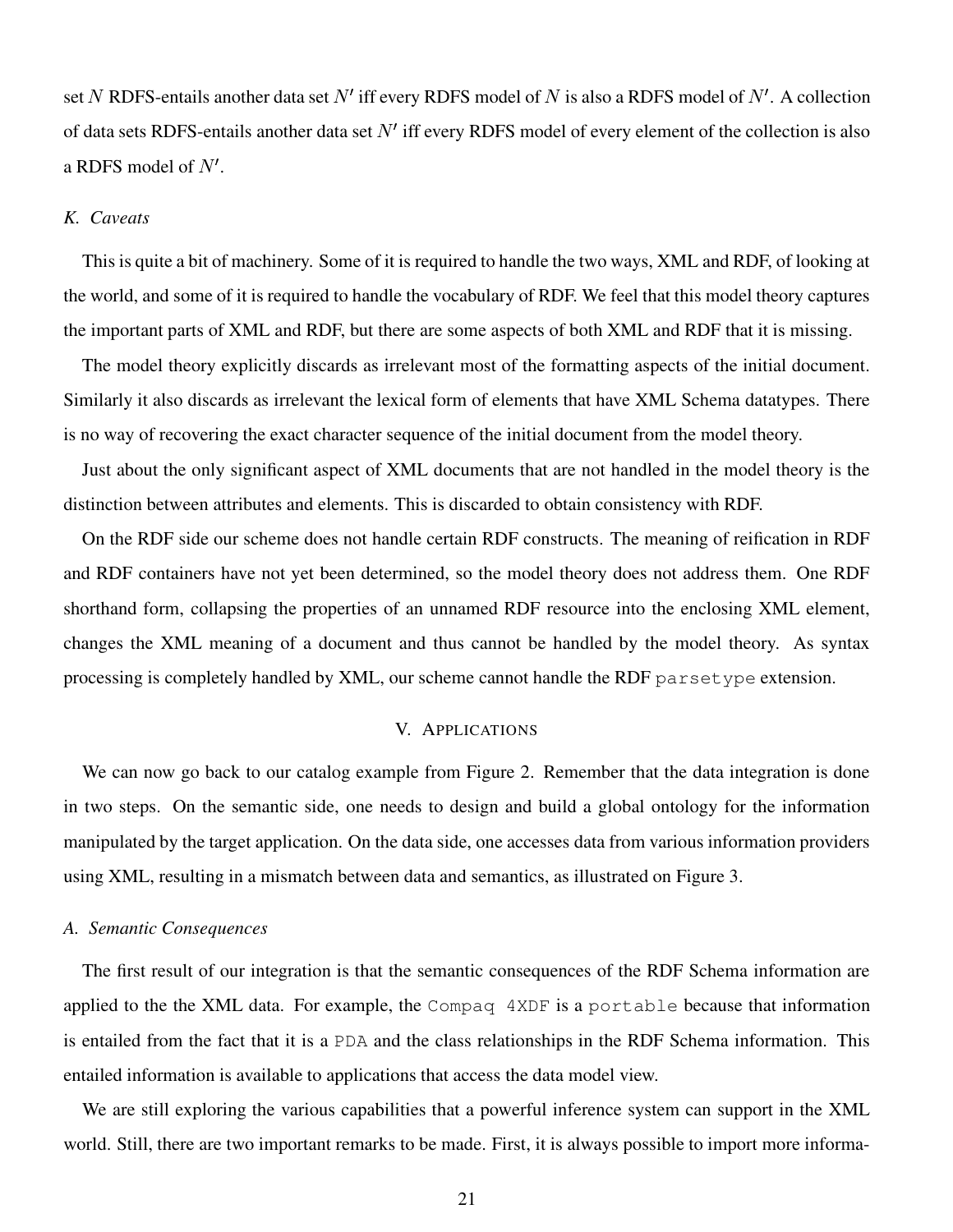tion for reasoning. For instance, it is quite common that various terminologies or vocabularies will be used between the data sources, and in the ontology. Following Fundulaki [10], RDFS – hence our model theory – is expressive enough to capture standard thesaurus descriptions, and incorporate them in the reasoning. For instance, if one would use manufacturer instead of vendor, the system would still be able to figure our semantics relationships and inconsistencies, assuming these are declared as homonyms in the thesaurus.

# *B. Querying RDF*

A second important application of the Yin/Yang model is related to querying RDF with XQuery. Robie et al [21] propose one approach to query RDF and topic maps documents using XQuery. One of the benefits they gain is the ability to query both XML and RDF information in a uniform framework. A difficulty of their approach lies in the inability of the XQuery data model to incorporate the semantic features of RDF . To solve that problem, [21] uses special-purpose functions in XQuery that perform some part of the reasoning.

In the Yin/Yang model, one now has access to both the data model representation and the semantics of the RDF information. Hence, one can use XQuery to access the data structure of the RDF document, while using entailment to access its semantics. For instance, the following function from [21] performs a recursive access on the class hierarchy in order to figure out whether an entity is an instance of a given class.

```
define function rdf:instance-of-class
  ( ListOfDescription $t,
    charstring $base-name )
returns ListOfDescription
 {
   ( $t[rdf:type = $base-name],
     for $i in $t[rdfs:subClassOf = $base-name]
     return
       rdf:instance-of-class($t, string($i/@rdf:about)) )
}
```
This function can be defined directly through entailment in the following way:

```
define function rdf:instance-of-class
  ( ListOfDescription $t,
    charstring $base-name )
returns ListOfDescription
```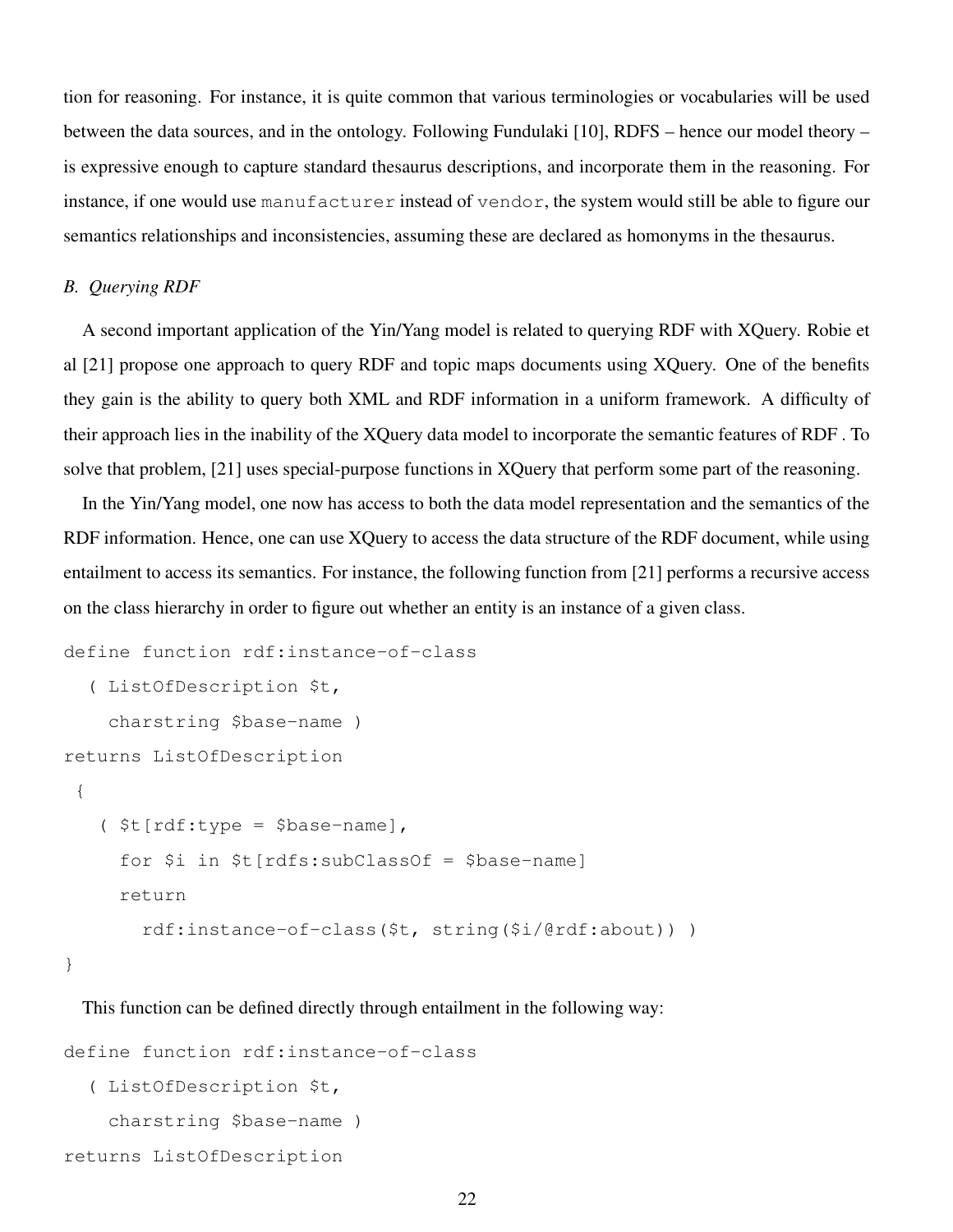```
{
  for $d in $t
  where
    entails($yin:yang,
             <rdf:Description rdf:about={$d}>
              <rdf:type>
               <rdf:Description rdf:about={$base-name}>
              </rdf:type>
             </rdf:Description>)
 return $d
```

```
}
```
This function returns only those descriptions \$d in \$t such that the current semantics (represented as a global variable \$yin:yang) entails the statement (written in rdf syntax) that \$d is of class \$base-name.

Indeed, model theory and entailment provide a precise formal foundation for the techniques presented in [21]. Entailment also enables more complex reasoning, that cannot be captured by a finite set of functions. For instance, one can ask whether all companies with a contract are partners with the following entailment query (note the use of parenthesis in the XQuery syntax to separate parameters of the function).

```
entails( ( $yin:yang,
           <rdf:Description rdf:about={$d}>
             <rdf:type>
               <rdf:Description rdf:about="Company">
               <contract>{$c}</contract>
             </rdf:type>
           </rdf:Description> ) ,
          ( <rdf:Description rdf:about={$d}>
             <rdf:type>
               <rdf:Description rdf:about="Partner">
             </rdf:type>
           </rdf:Description> )
       )
```
23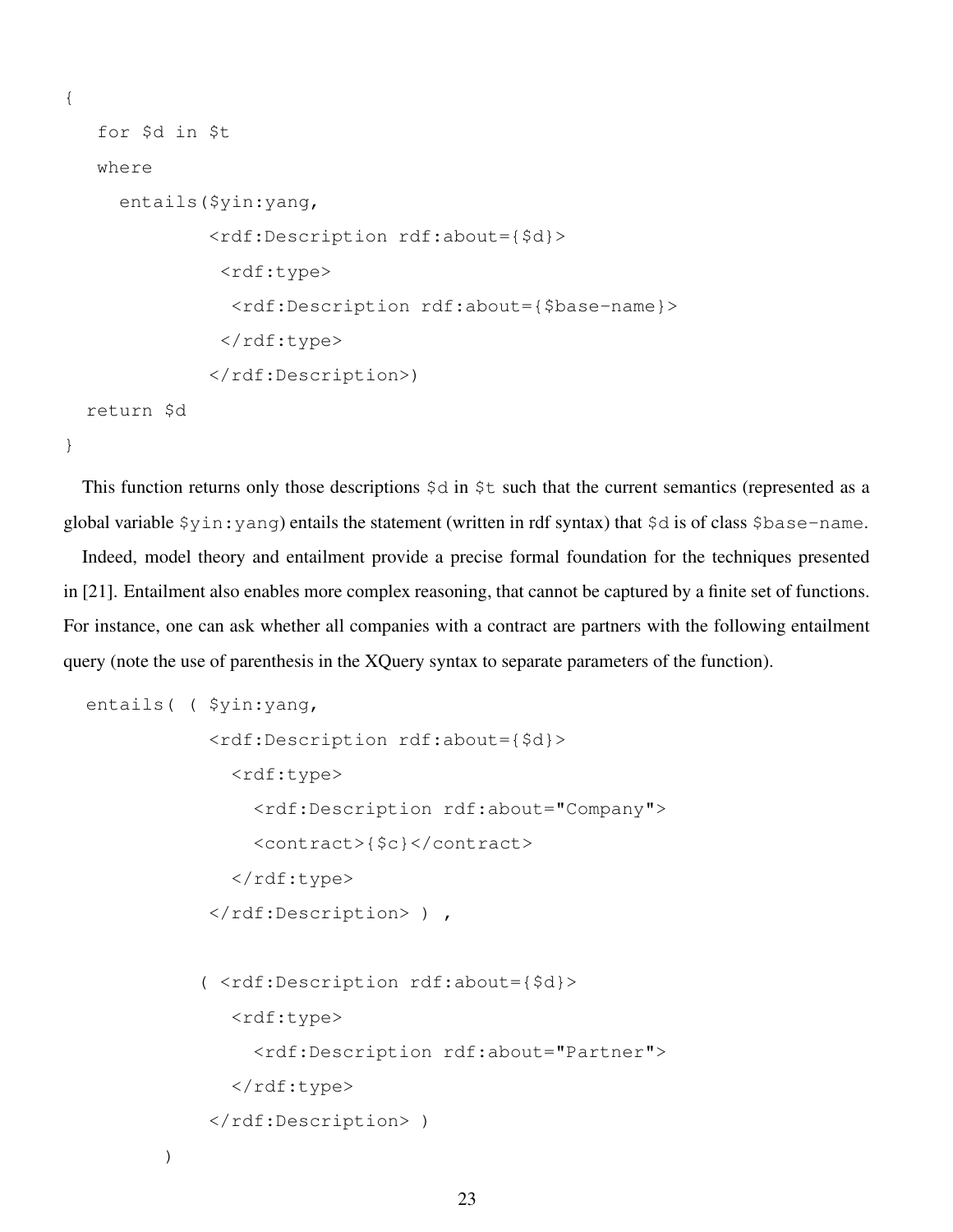A somewhat interesting remark isthat our work would also allow a converse approach to the one of Robie et al, by using an RDF query language such as RQL [6] on the model theory representation of XML documents, hence allowing to query both XML and RDF with an RDF query language. Note again that we are just starting to explore the possibilities provided by such semantics reasoning in RDF as well as in XML. We cannot go into more details due to space limitation, but we believe these simple examples are giving some ideas of the many interesting possibilities revealed by our approach.

# *C. Semantic Integrity*

Another interesting question to ask as a user is whether the data built through the integration system is semantically consistent with the target ontology. If there are no models for both the RDF Schema information and the XML data then there is some semantic inconsistency between them.

Unfortunately, RDF Schema is too weak to provide this sort of reasoning. For example, if a mistake in the input causes a resource to be both a Company and a Product, this is not a semantic error, as Company and Product are not necessarily disjoint. This disjointness cannot be enforced in RDF Schema. Adding disjointness reasoning to our approach would require more powerful semantic formalisms, such as the DAML+OIL ontology language [31].

There are also other forms of reasoning we are not able to do due to the expressive power limitations of RDF Schema. We cannot perform any recognition on the information, such as determining that an IBM computer that has a portable property belongs to the same category as a SONY laptop. Again such inference is available in newer proposals for the Semantic Web, such as DAML+OIL.

# VI. IMPLEMENTATION

The approach we have outlined has several implementation advantages. First and foremost, as the initial stages of processing for both XML and RDF documents are the same, there is no need to have a syntax processor for RDF. Second, the approach integrates XML Schema datatypes, eliminating the need for a separate datatype implementation for RDF.

As a result, an implementation of the entire Yin/Yang model can be quickly and easily written, by exploiting tools for the XQuery data model. In fact, we have written an initial reference implementation of the scheme in OCaml [32]. This implementation builds on the Galax XQuery engine [33] and data model implementation, and our implementation on top of it is only about 300 lines of code.

Although our implementation is not complete, it provides the core of what is needed for a complete system based on our scheme: the mapping from the XQuery data model and the entailment algorithm. This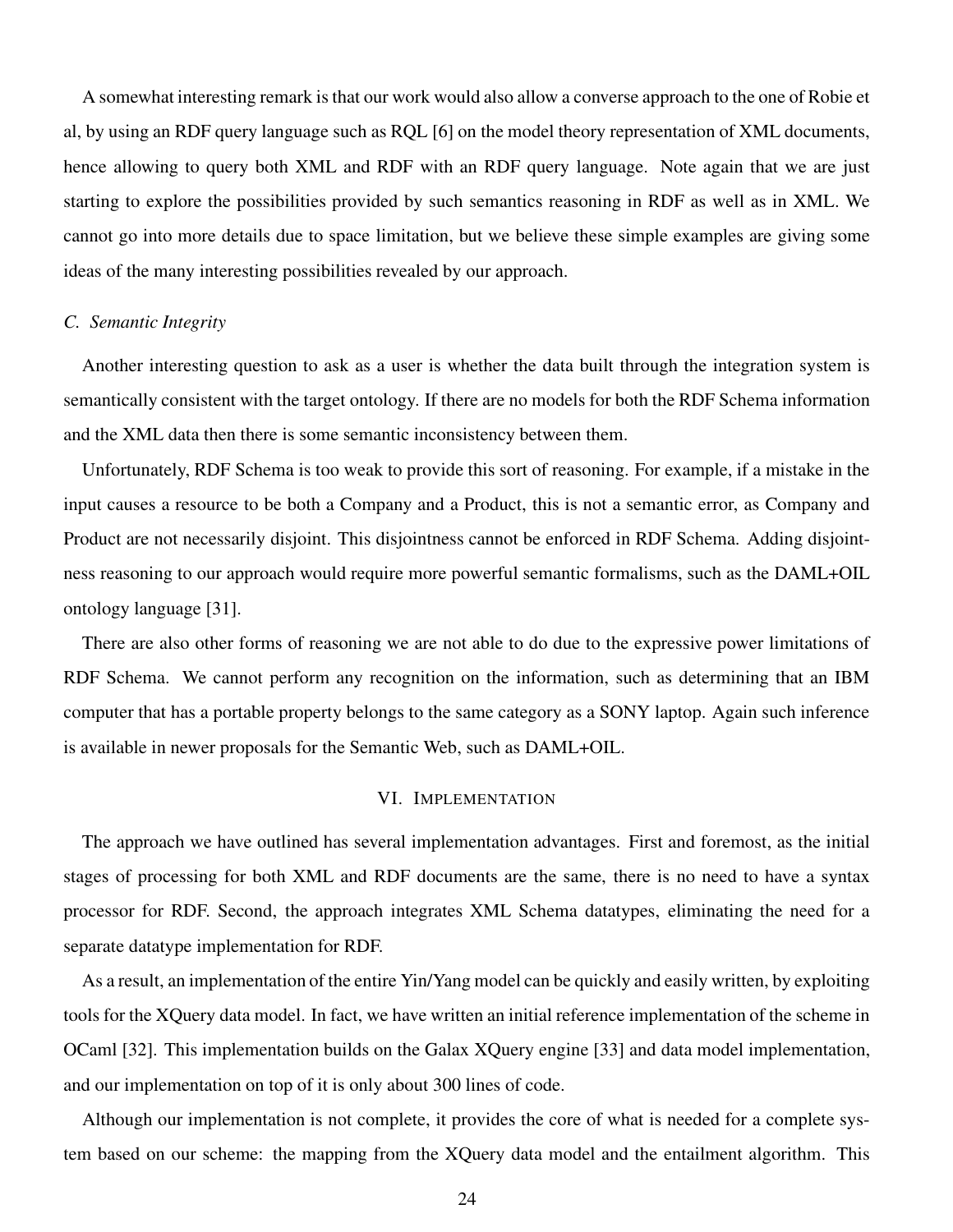implementation is currently available from the authors.

The implementation uses the fact that a canonical model exists for our scheme. This is a traditional implementation technique for semantic reasoners. Given a collection of XML and RDF documents, the implementation builds a canonical model for them. This canonical model can then be used to determine whether another document is entailed by the original documents.

## VII. ADDING THE ONTOLOGY LAYER

The above development of our approach only handles the bottom layers of the Semantic Web. However, it is possible to easily add the ontology layer to our approach.

One interesting complication with the ontology layer, is that it is already partly present in the lower layers. First, RDFS is a (very) limited ontology language, as it can be used to create classes and place these classes in a class hierarchy. RDFS can also be used to place properties in a property hierarchy and provide domains and ranges for these properties.

Second, and more interestingly, XML Schema also has ontology implications. Much of what XML Schema does is to create analogues of classes and properties, and to provide some sort of meaning for these classes and properties. However, XML Schema is only used to restrict the form of XML documents - ontology implications of XML Schema come about only via this restriction. In our framework it is possible for XML Schema to have a direct effect on models, separate from their use in restricting the form of documents.

Our extended approach is illustrated in Figure 6, which is an extension of Figure 4. The additions consist of a direct connection from XML Schemas and ontology documents to the model theory. We first treat the ontology language in some detail and then sketch how the direct connection from XML Schema document to the model theory would work.

# *A. Our Vision for a Web Ontology Language*

The ontology layer goes beyond what can be specified in XML Schemas. The W3C Web Ontology working group is producing a web ontology language, called OWL. We present our vision of how a language like OWL could be used to provide ontology information in our framework. We will call this language SWOL, to distinguish it from OWL.

SWOL is actually close to a description logic [15], as is OWL. There are actually many possibilities for SWOL, just as there are many description logics, varying in expressive power from frame-like formalisms up to very powerful ontology formalisms. The particular expressive power of the W3C-recommended SWOL is under consideration by the W3C Web Ontology Working Group (although they are working from an RDF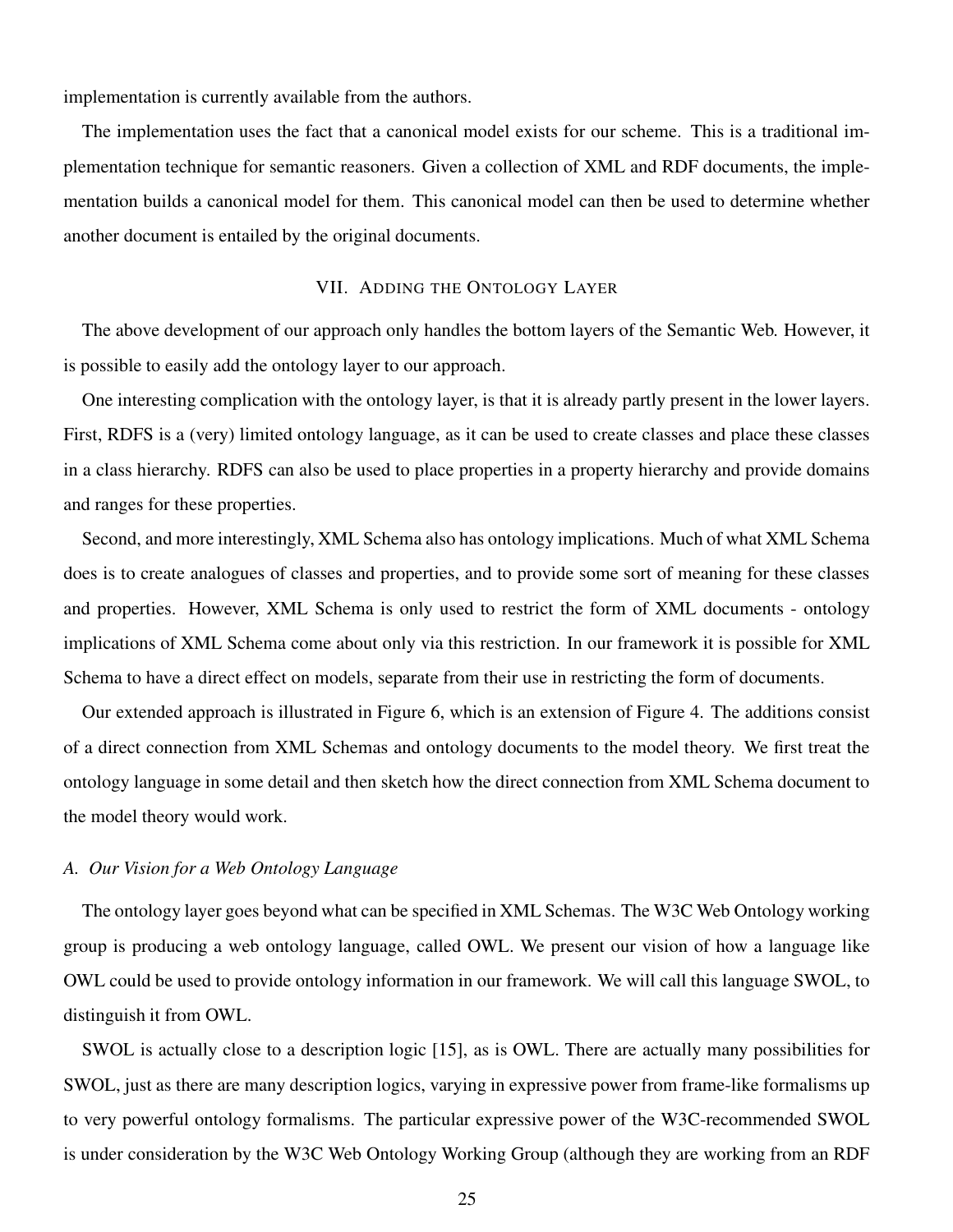

Fig. 6. From Documents to Model Theory

base).

The syntax of SWOL is less important for this discussion than its semantics. We will thus only present a syntax for SWOL by means of examples.

The following SWOL document contains information about a class, named Organization. Elements of this class, organizations, have a name, in the form of a string. Elements of the class also can have purchases, each of which must belong to the PurchaseOrderType.

```
<swol:class name="Organization" complete="no">
  <swol:exists>
    <swol:class name="name"/>
    <swol:class name="xsd:String"/>
  </swol:exists>
  <swol:all>
    <swol:class name="purchase"/>
    <swol:class name="PurchaseOrderType"/>
  </swol:all>
</swol:class>
```
We can think of a SWOL document as a collection of several axioms of this sort.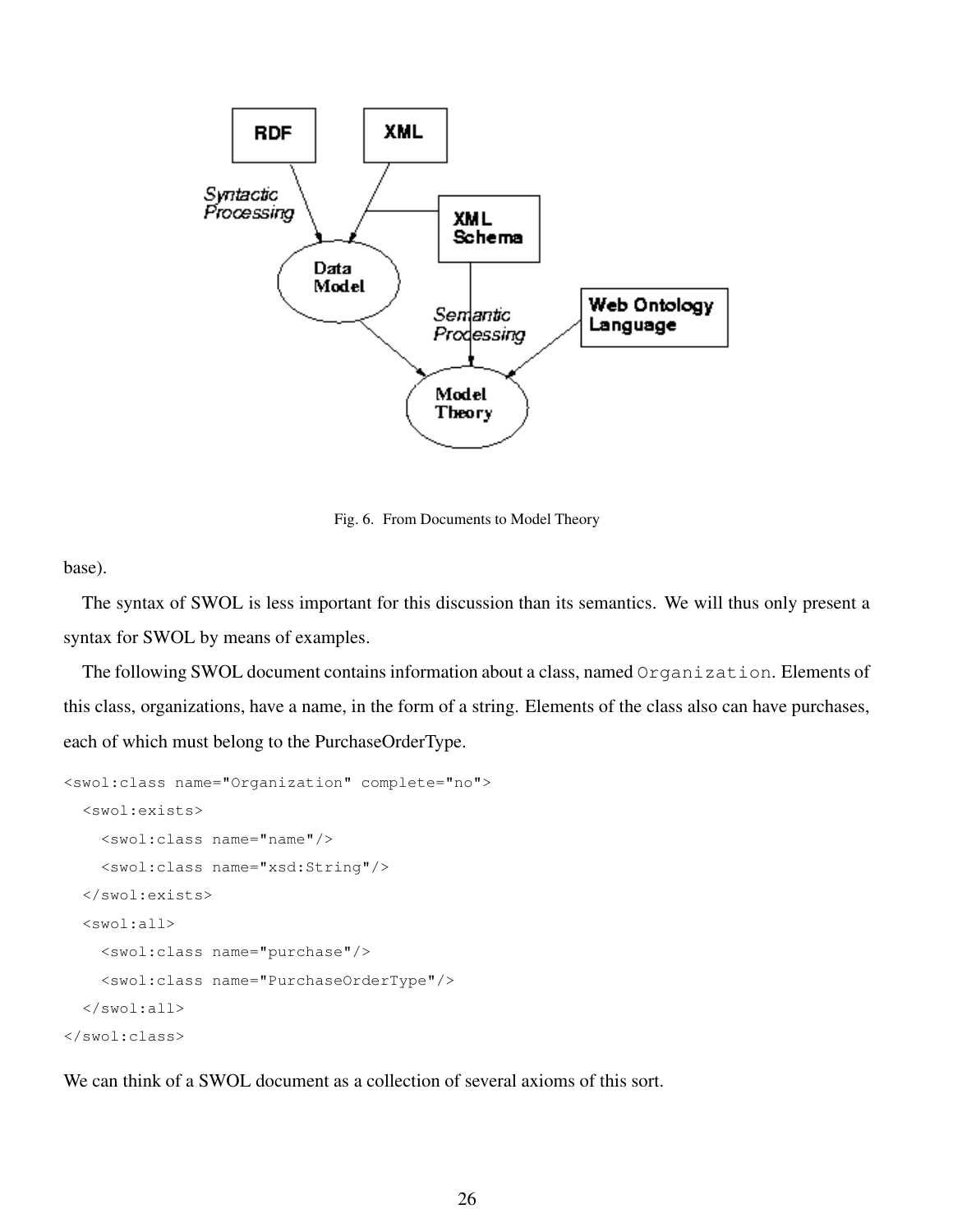## *B. Models of SWOL documents*

SWOL documents are written in XML and go through XML syntactic processing, resulting in a data set. The resulting data set is then subject to semantic interpretation. However, as we do not give a complete definition of SWOL syntax, we will define the semantics of SWOL documents by means of document fragments.

*Definition VII.1:* An interpretation  $I = \langle R, E, EXT, CEXT, O, S \rangle$  is a *model* for a SWOL ontology document  $O$  if  $S$  is defined on all names in  $O$ . Further, the interpretation has to satisfy the following conditions:

1. For each axiom in  $O$  of the form

```
<swol:class name="n" complete="yes"> d1 ... dn </swol:class>
CEXT(S(n))=I(d1)\sqcap\ldots\sqcap I(dn).
```
2. For each axiom in  $O$  of the form

<swol:class name="n" complete="no"> d1 ... dn </swol:class>

 $CEXT(S(n))\leq I(d1)\sqcap\ldots\sqcap I(dn).$ 

where  $I(d)$  (d is called a description) is defined as

1. If  $d$  is  $\leq$  swol: class name="n"/> then  $I(d) = CEXT(S(n)).$ 2. If  $d$  is <swol: intersect> d1 ...dn </swol: intersect> then  $I(d) = I(d1) \cap ... \cap I(dn)$ . 3. If  $d$  is  $\leq$  swol:union> d1 ...dn  $\leq$  swol:union> then  $I(d) = I(d1) \cup ... \cup I(dn)$ . 4. If  $d$  is  $\leq$  swol: complement> d1  $\leq$ /swol: complement> then  $I(d) = R - I(d1)$ . 5. If  $d$  is  $\langle \text{swol:all}\rangle$  d1 d2  $\langle \text{swol:all}\rangle$ then  $I(d) = \{r \in R : \forall \langle r, s \rangle \in EXT, s \in I(d1) \rightarrow s \in I(d2) \}.$ 6. If  $d$  is <swol: exists> d1 ...dn </swol: exists> then  $I(d) = \{r \in R : \exists \langle r, s \rangle \in EXT, s \in I(di), 1 \leq i \leq n\}.$ 

More-powerful versions of SWOL would have more possibilities for axioms and descriptions, but would have still have their meaning defined in this way.

## *C. Multiple Sources of Information*

Our notions of models and entailment above are not restricted to single documents, or even documents all of one kind. In fact, most of the interesting information sources will consist of several documents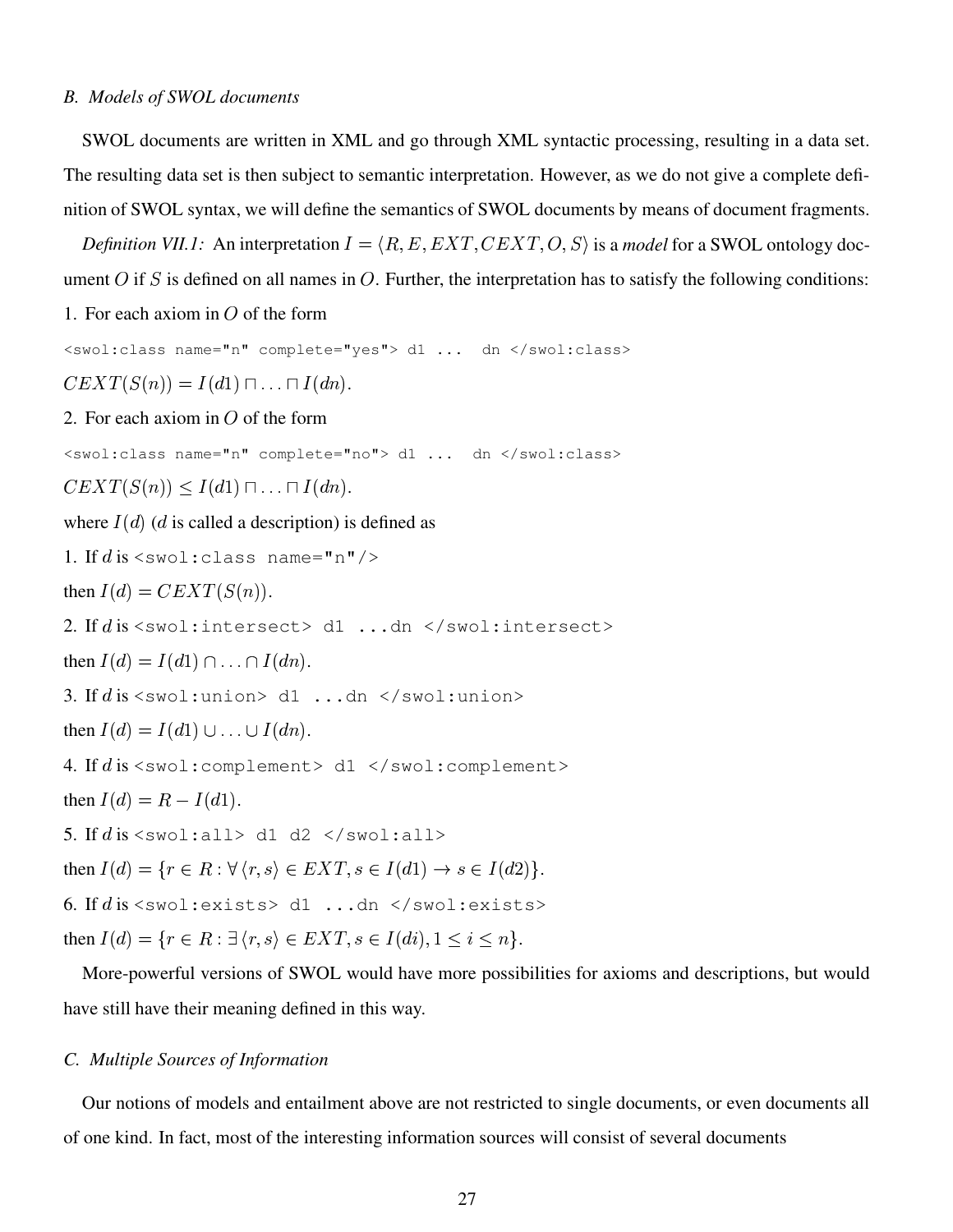- -one or more XML (or RDF) documents containing base facts,
- zero or more XML Schema documents, brought in by the XML documents, and

- zero or more SWOL Ontology documents, brought in by explicit directives.

The first two kinds of documents are processed into data models, which are then given meaning in the semantics, whereas the third is given meaning directly.

So, an interpretation is a model of a collection of data sets and a collection of SWOL Ontology documents if is a model of each each of the data sets and each of the ontology documents separately.

#### *D. Giving Direct Meaning to XML Schema Documents*

So far the only meaning we have given to XML Schema documentsis their effect on the creation of XQuery data models. However, it is possible (but not necessary) to also have XML Schema documents have a direct relationship to the model theory.

Whether one wants to do this depends on one's view of the status of XML Schema. If XML Schema definitions only constrain the form of XML documents then there should not be a direct connection between XML Schema documents and the model theory. In this view the definitions in an XML Schema document are *local*, that is, their import should only be felt by XML documents that directly reference the XML Schema document. Two different XML documents could use the same element names but give them different meaning, by using different XML Schema documents. So, for example, one XML document could use one XML Schema document for purchases and another XML document could use a different XML Schema document, with a different definition of purchases, even though they both used the same (qualified) element names.

On the other hand, one might want to require that all purchases have similar meaning, although maybe not similar form. In this view the XML Schema document that defines the purchase schema would not just affect one (or more) XML documents, but would have a direct and global impact on the model theory.

XML Schema is a (very) large specification, so the details of how interpretations can model XML Schema documents are beyond the scope of this paper but the general outline is clear.

*Definition VII.2:* An interpretation  $I = \langle R, E, EXT, CEXT, O, S \rangle$  is a *model* for a XML Schema ontology document  $O$  if  $S$  is defined on all names in  $O$ . Further, for each global complex type, element, or attribute definition in O with name n,  $CEXT(S(n))$  contains only those resources that have the pieces in the definition, in the correct order, and with the correct characteristics, but also, possibly, other pieces.

Not all the components of an XML Schema document have direct model-theoretic implications. In particular, default information does not give rise to any conditions, although, of course it *does* have model-theoretic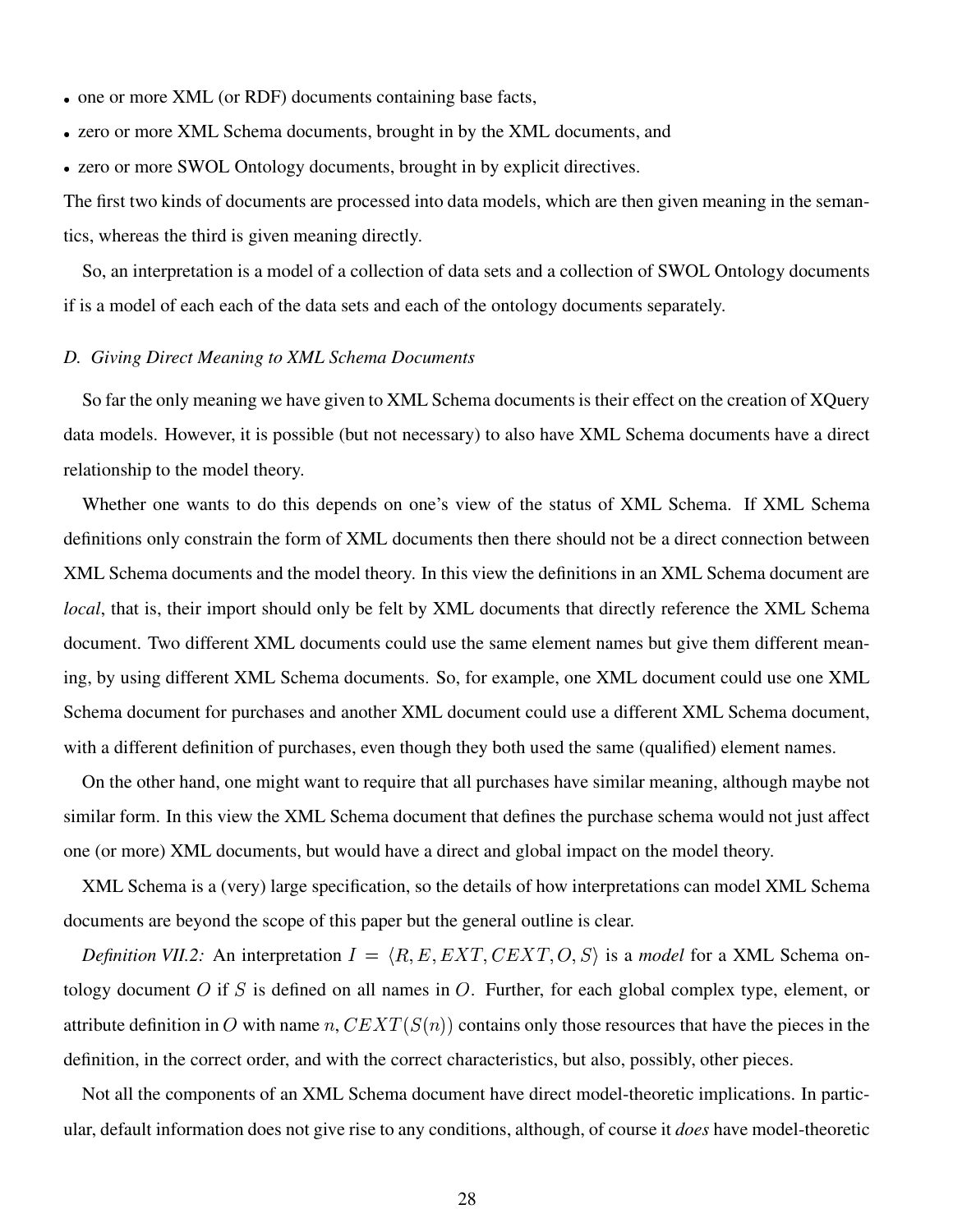effects through its effects on the data model.

In this way XML Schema documents can be added to the inputs of SWOL and end up with very similar status to SWOL ontology documents. XML Schema documents and SWOL ontology documents can even refer to definitions or axioms from the other kind of document and everything still works well.

# VIII. EXAMPLE

A simple example that shows how all this fits together and gives some hint as to the power of the scheme can be constructed on top of the purchase order example in the XML Schema primer [19]  $^2$ .

We assume the existence of a collection of different purchaseOrders and PurchaseOrderTypes each defined in a different XML Schema document, with different URLs. We will assume that each of these documents have a namespace, pos-i. Without loss of generality, we will assume that the different XML Schema documents use the same internal name for their top-level components.

We can use SWOL to define the Organization class, containing resources that have purchases that belong to the PurchaseOrderType.

```
<swol:class name="Organization" defined="no">
  <swol:all>
    <swol:class name="purchase">
    <swol:class name="PurchaseOrderType">
  </swol:all>
  ...
</swol:class>
```
This PurchaseOrderType is then defined as a generalization of the various PurchaseOrderTypes via

```
<swol:class name="pos-i:PurchaseOrderType" defined="no">
  <swol:class name="PurchaseOrderType" />
</swol:class>
```
We can then create a document that ties together various purchase orders, again, each in its own document with its own name, here given as po-i.

```
<Organization rdf:ID="foo">
  <purchase rdf:ID="po-1:">
  <purchase rdf:ID="po-2:">
  ...
</Organization> ×
```
 $h<sup>2</sup>$ http://www.w3.org/TR/xmlschema-0/#po.xml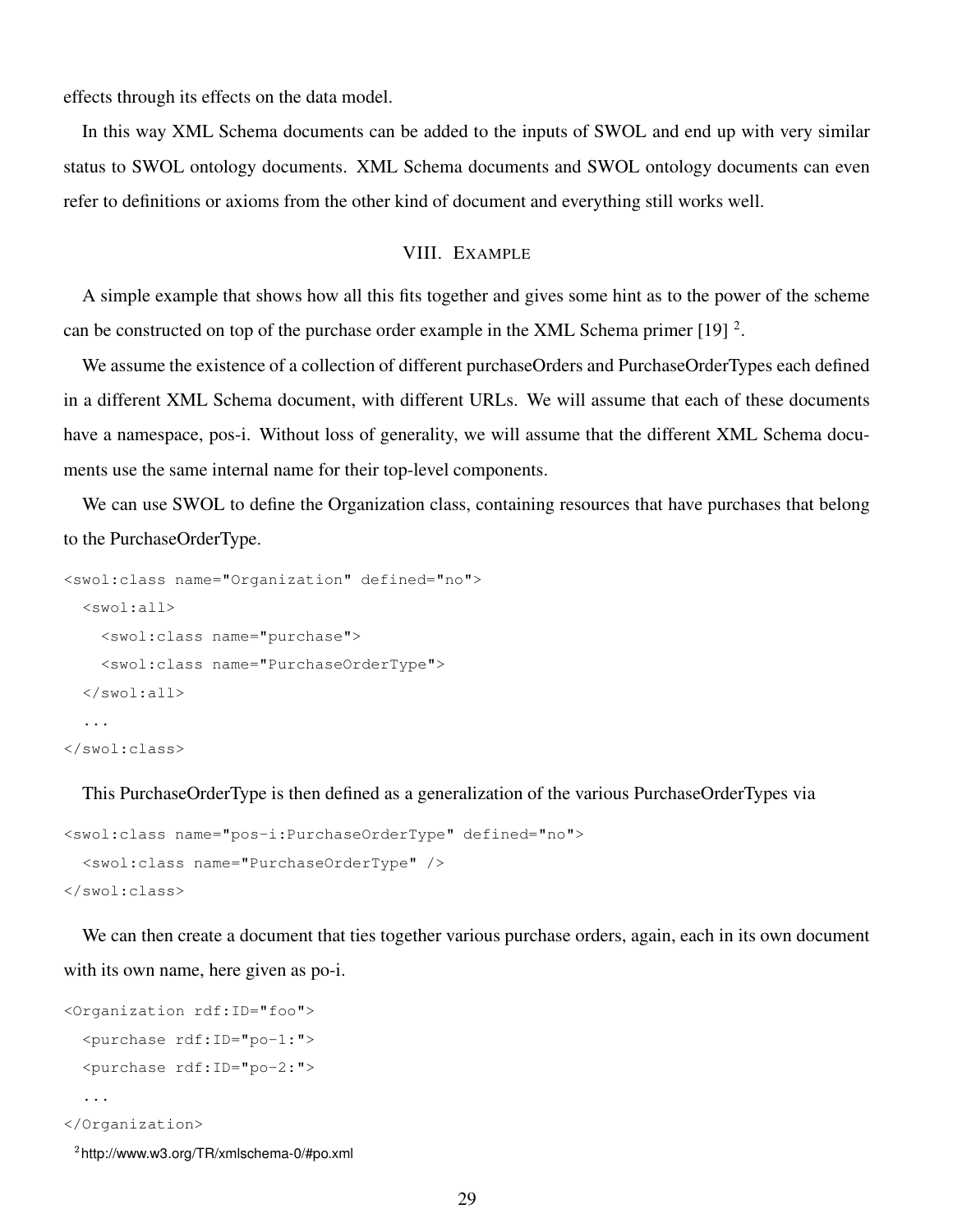However, all we have so far is a collection of purchase orders with no combined way of accessing the information in them, because they each have different elements names (because of their differing namespaces). To unify these elements, we have to provide a generalization of the different element names, as in

```
<swol:class name="pos-i:shipTo" defined="no">
  <swol:class name="shipTo" />
</swol:class>
<swol:class name="pos-i:items" defined="no">
  <swol:class name="items" />
</swol:class>
...
```
Now the various fields of the different PurchaseOrderTypes are considered to be sub-categories of the combined PurchaseOrderType we have created.

So far, we have not done much more than could have been done with RDF Schema, if RDF Schema was modified to deal with XML data and XML Schema types. However, we *can* go further. For example, we can say that our PurchaseOrderType can only be one of the other PurchaseOrderTypes, and nothing else, via:

```
<swol:class name="PurchaseOrderType" defined="yes">
  <swol:union>
    <swol:class name="pos-1:PurchaseOrderType" />
    ...
    <swol:class name="pos-n:PurchaseOrderType" />
  </swol:union>
</swol:class>
```
Using this, and other, facilities from SWOL, we can take information from disparate XML documents, using disparate XML Schema types, and access it in a uniform manner, resulting in a Semantic Web version of the World-Wide Web.

There are, of course, some things that we cannot do with SWOL, as SWOL is only a limited ontology language. In particular, arbitrary inferencing will have to wait for the next level of this vision of the Semantic Web.

# IX. FUTURE WORK AND CONCLUSION

Our work aims at providing both the data and semantics access required by many of the new Web applications. We have presented an original framework and model for a Web that integrates both syntax and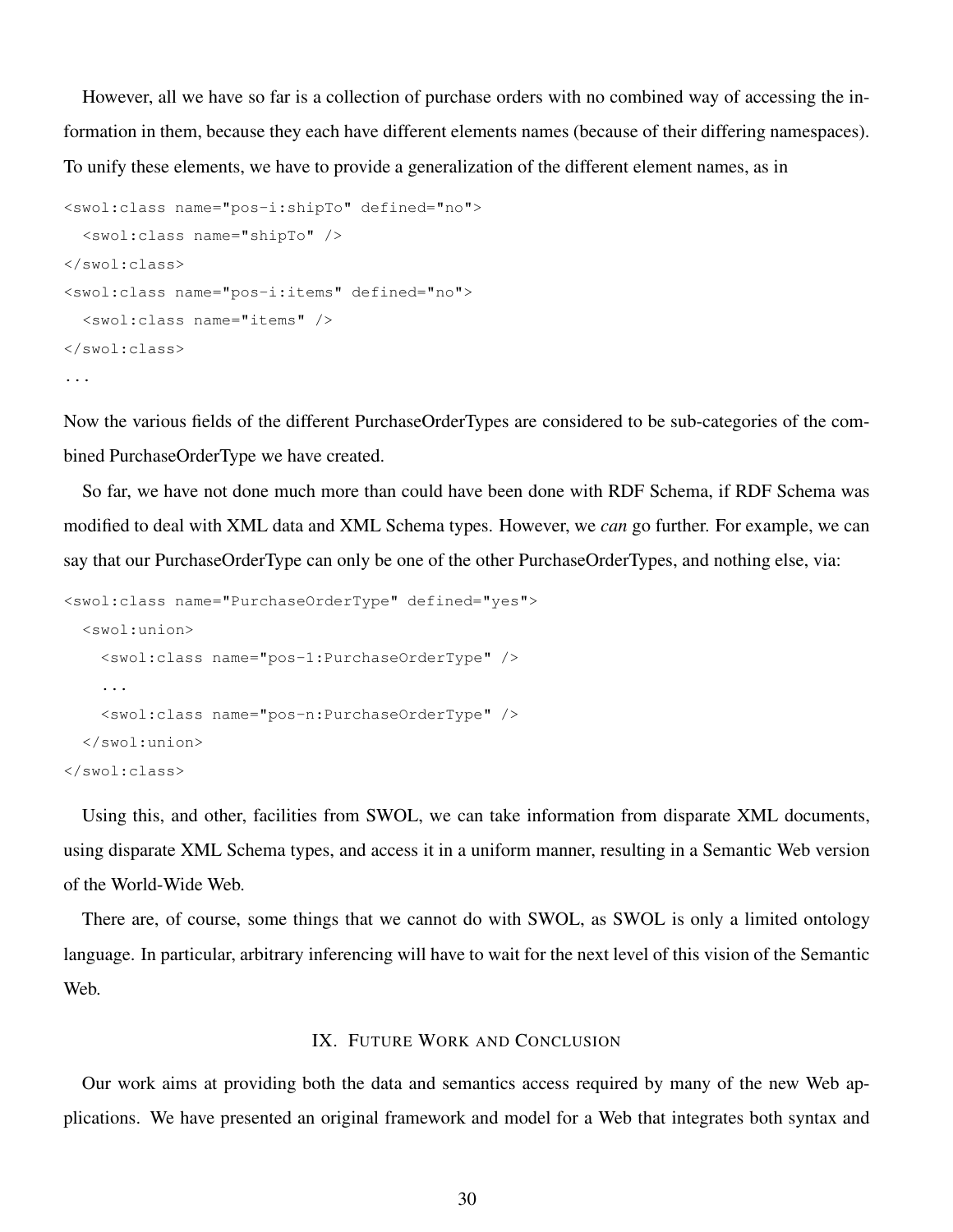semantics: the Yin/Yang Web. This unified Web is obtained through a tighter integration between XML and RDF, and we believe such integration is essential for the coming Semantic Web envisioned by many.

We see this work as foundational, and at this point it is raising many new interesting, but probably difficult, questions. We need to complete the integration of XML Schema into our model. When the OWL ontology language has been designed we need to modify SWOL to be as close as possible to it.

On the querying side, we believe both XML and RDF users could benefit from the proposed framework and we intend to explore that in more depth. Notably, it is not clear to us whether it would be more suitable to query the Yin/Yang Web by extending an XML Query language such as XQuery, by extending an RDF query language, such as RQL, or by designing a unified language that would provide some features of both.

Other extensions to our scheme are also possible, potentially leading to a unified semantics for the entire Semantic Web layer cake. As our model theory is somewhat different from the standard logical model theories, some work will be required create a compatible model theory for logics like first-order logic.

Even though we have only made a beginning, we believe that the Yin/Yang Web is an important step in the process of truely building the foundations of the Semantic Web. We have created a semantic framework for all of XML. This framework also applies to RDF, with the exception of some of its problematic features, resulting in a true integration between XML and RDF. Our scheme also integrates XML Schema, providing a very general integration between XML Schema datatypes and RDF, and extends at least to the ontology level of the Semantic Web.

## ACKNOWLEDGMENTS

We thank Vassilis Christophides and Jonathan Robie for provocative discussions about semantics and about the Web, and for feedback on earlier drafts. We thank the Galax team for developing a system we could use in our implementation. Finally, special thanks to Arnaud Sahuguet for the idea of the Yin and the Yang.

#### **REFERENCES**

[1] T. Bray, J. Paoli, C. Sperberg-McQueen, and E. Maler, "Extensible markup language (XML) 1.0 (second edition)," W3C recommendation, Oct. 2000.

http://www.w3.org/TR/1998/REC-xml.

- [2] John Cowan and Richard Tobin, "XML information set," W3C Recommendation, Oct. 2001. http://www.w3.org/TR/xml-infoset/.
- [3] H. Thompson, D. Beech, M. Maloney, and N. Mendelsohn, "XML schema part 1: Structures," W3C Recommentation, May 2001. http://www.w3.org/TR/xmlschema-1/.
- [4] Don Chamberlin, Dana Florescu, Jonathan Robie, Jérôme Siméon, and Mugur Stefanescu, "XQuery 1.0: An XML query language," June 2001. http://www.w3.org/TR/xquery/.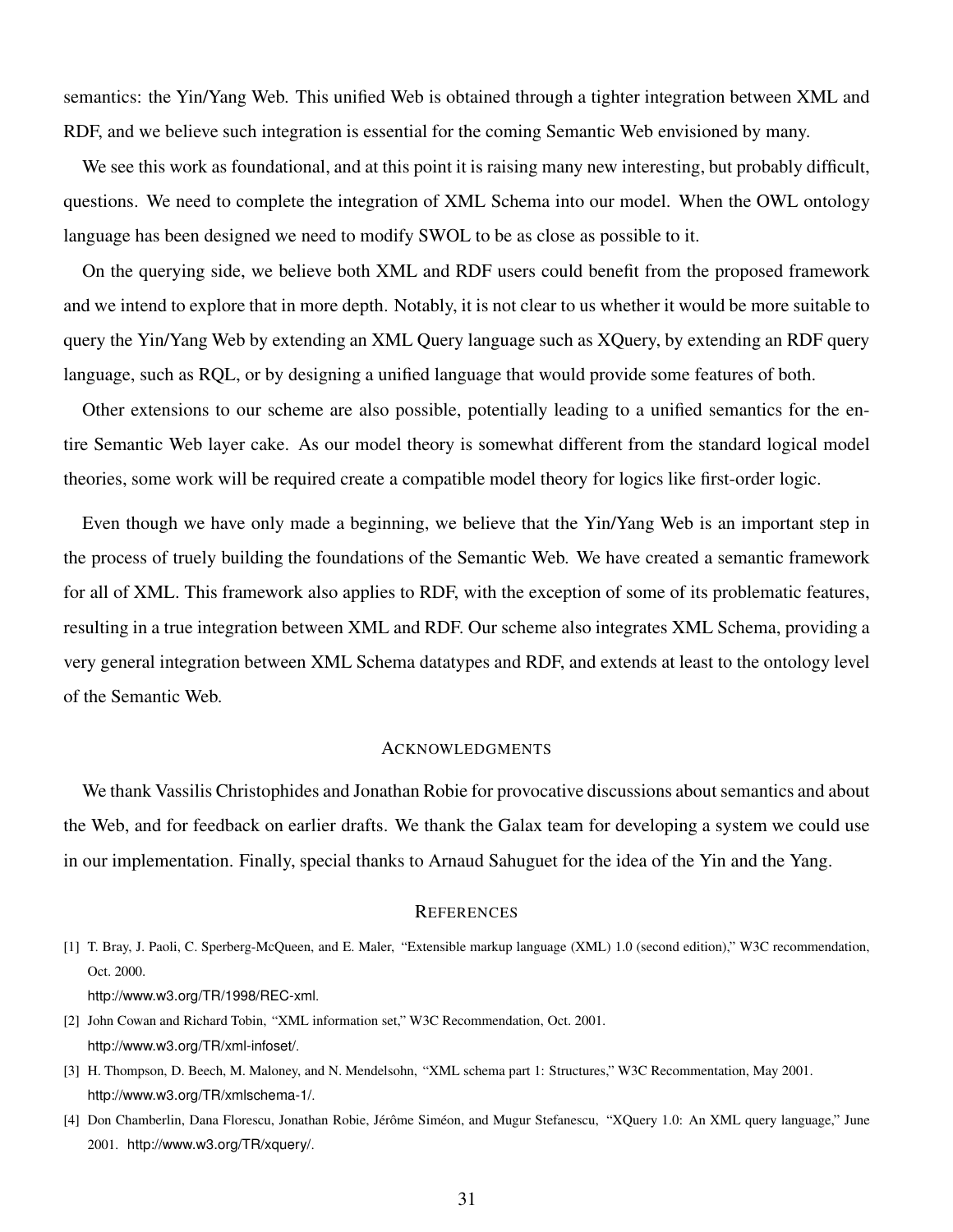- [5] O. Lassila and R. Swick, "Resource description framework (RDF) model and syntax specification," W3C Recommentation, Feb. 1999. http://www.w3.org/TR/REC-rdf-syntax/.
- [6] Gregoris Karvounarakis, Vassilis Christophides, D. Plexousakis, and S. Alexaki, "Querying RDF descriptions for community web portals," in *The French National Database Conference, BDA'2001*, Agadir, Maroc, Oct. 2001. http://139.91.183.30:9090/RDF/RQL/.
- [7] Libby Miller, "Inkling: RDF query using SquishQL." http://swordfish.rdfweb.org/rdfquery/.
- [8] Alon Y. Levy, Anand Rajaraman, and Joann J. Ordille, "Querying heterogeneous information sources using source descriptions," in *Proceedings of International Conference on Very Large Databases (VLDB)*, Bombay, India, Sept. 1996, pp. 251–262.
- [9] Roberto J. Bayardo Jr., William Bohrer, Richard S. Brice, Andrzej Cichocki, Jerry Fowler, Abdelsalam Helal, Vipul Kashyap, Tomasz Ksiezyk, Gale Martin, Marian H. Nodine, Mosfeq Rashid, Marek Rusinkiewicz, Ray Shea, C. Unnikrishnan, Amy Unruh, and Darrell Woelk, "InfoSleuth: Semantic integration of information in open and dynamic environments," in *Proceedings of ACM Conference on Management of Data (SIGMOD)*, Tucson, Arizona, May 1997, pp. 195–206.
- [10] Bernd Amann, Irini Fundulaki, and Michel Scholl, "Integrating ontologies and thesauri for rdf schema creation and metadata querying". *International Journal of Digital Libraries*, 2000.
- [11] "Organization for the advancement of structured information standards". http://www.oasis-open.org/.
- [12] David Carlson, *Modeling XML Applications with UML. Practical e-Business Applications.*, Addison-Wesley, 2001.
- [13] Murali Mani, Dongwon Lee, and Richard R. Muntz, "Semantic data modeling using XML Schemas," in *Proceedings of the 20th International Conference on Conceptual Modeling (ER 2001)*, Yokohama, Japan, Nov. 2001.
- [14] M. Fernández and J. Marsh, "The XQuery 1.0 and XPath 2.0 data model," W3C Working Draft, June 2001. http://www.w3.org/TR/querydatamodel/.
- [15] Franz Baader, Deborah L. McGuinness, Daniele Nardi, and Peter F. Patel-Schneider, editors. *The Description Logic Handbook: Theory, implementation, and applications*. Kluwer, to appear.
- [16] Tim Berners-Lee, "Why RDF model is different from the XML model," 1999. http://www.w3.org/DesignIssues/RDF-XML.html.
- [17] S. Melnik, "Bridging the gap between RDF and XML," Dec. 1999. http://www-db.stanford.edu/ melnik/rdf/fusion.html.
- [18] H. Boley, "A web data model unifying XML and RDF," Sept. 2001. Unpublished draft. http://www.dfki.uni-kl.de/ boley/xmlrdf.html.
- [19] XML Schema part 0: Primer. W3C Recommendation, 2 May 2001. http://www.w3.org/TR/xmlschema-0/.
- [20] Irini Fundulaki, Bernd Amann, Michel Scholl, Catriel Beeri, and Anne-Marie Vercoustre, "Mapping xml fragments to community web ontologies," in *Fourth International Workshop on the Web and Databases (WebDB'2001)*, Santa Barbara, CA, June 2001.
- [21] Jonathan Robie, Lars Marius Garshol, Steve Newcomb, Michel Biezinski, Matthew Fuchs, Libby Miller, Dan Brickley, Vassilis Christophides, and Greg Karvounarakis, "The syntactic Web: Syntax and semantics on the Web," in *Extreme Markup Languages'2001*, Montreal, Canada, Aug. 2001.
- [22] "Enosys markets."

http://www.enosysmarkets.com.

- [23] "Nimble technology." http://www.nimble.com.
- [24] Yannis Papakonstantinou, Hector Garcia-Molina, and Jennifer Widom, "Object exchange across heterogeneous information sources," in *Proceedings of IEEE International Conference on Data Engineering (ICDE)*, Taipei, Taiwan, Mar. 1995, pp. 251–260.
- [25] Mary F. Fernandez, Daniela Florescu, Jaewoo Kang, Alon Y. Levy, and Dan Suciu, "System demonstration Strudel: A web-site management system," in *Proceedings of ACM Conference on Management of Data (SIGMOD)*, Tucson, Arizona, May 1997, Exhibition Program.
- [26] Sophie Cluet, Claude Delobel, Jérôme Siméon, and Katarzyna Smaga, "Your mediators need data conversion!" in *Proceedings of ACM Conference on Management of Data (SIGMOD)*, Seattle, Washington, June 1998, pp. 177–188.